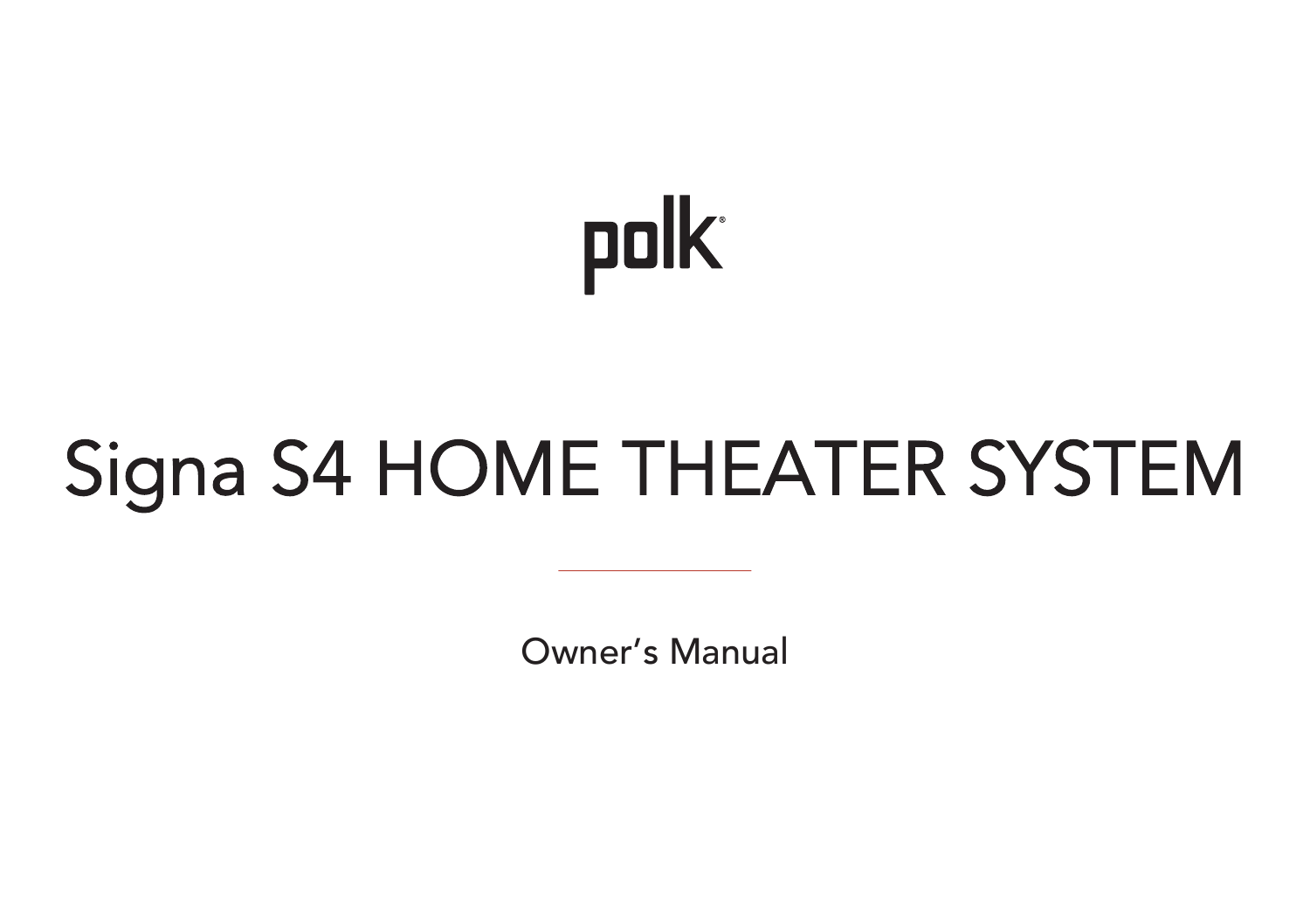<span id="page-1-0"></span>

| About descriptions of this manual  4                                                                  |  |
|-------------------------------------------------------------------------------------------------------|--|
|                                                                                                       |  |
|                                                                                                       |  |
| Operating range of the remote control unit  6                                                         |  |
|                                                                                                       |  |
|                                                                                                       |  |
|                                                                                                       |  |
|                                                                                                       |  |
|                                                                                                       |  |
|                                                                                                       |  |
| Positioning the sound bar in front of a TV  14                                                        |  |
|                                                                                                       |  |
|                                                                                                       |  |
|                                                                                                       |  |
| TV equipped with an HDMI connector and compatible<br>with the eARC (Enhanced Audio Return Channel) or |  |
| TV equipped with an HDMI connector and<br>incompatible with the eARC or ARC / TV equipped with        |  |
| TV equipped with an HDMI connector and<br>incompatible with the eARC or ARC / TV equipped with        |  |
|                                                                                                       |  |

| Turning off the sound temporarily  24                                                                   |  |
|---------------------------------------------------------------------------------------------------------|--|
|                                                                                                         |  |
| Pairing a Bluetooth device for the first time  25                                                       |  |
|                                                                                                         |  |
| Playing music with a paired Bluetooth device  26                                                        |  |
|                                                                                                         |  |
|                                                                                                         |  |
|                                                                                                         |  |
| Automatically setting to standby (Auto standby                                                          |  |
|                                                                                                         |  |
| Reducing the standby power consumption (Deep                                                            |  |
|                                                                                                         |  |
| Switching the standby linking via HDMI control                                                          |  |
| Automatically turning on the power according to the<br>playback of the playback device (Auto on control |  |
| Operating this unit using the remote control of a TV                                                    |  |
|                                                                                                         |  |

 $\hat{m} \leftarrow 2 \rightarrow$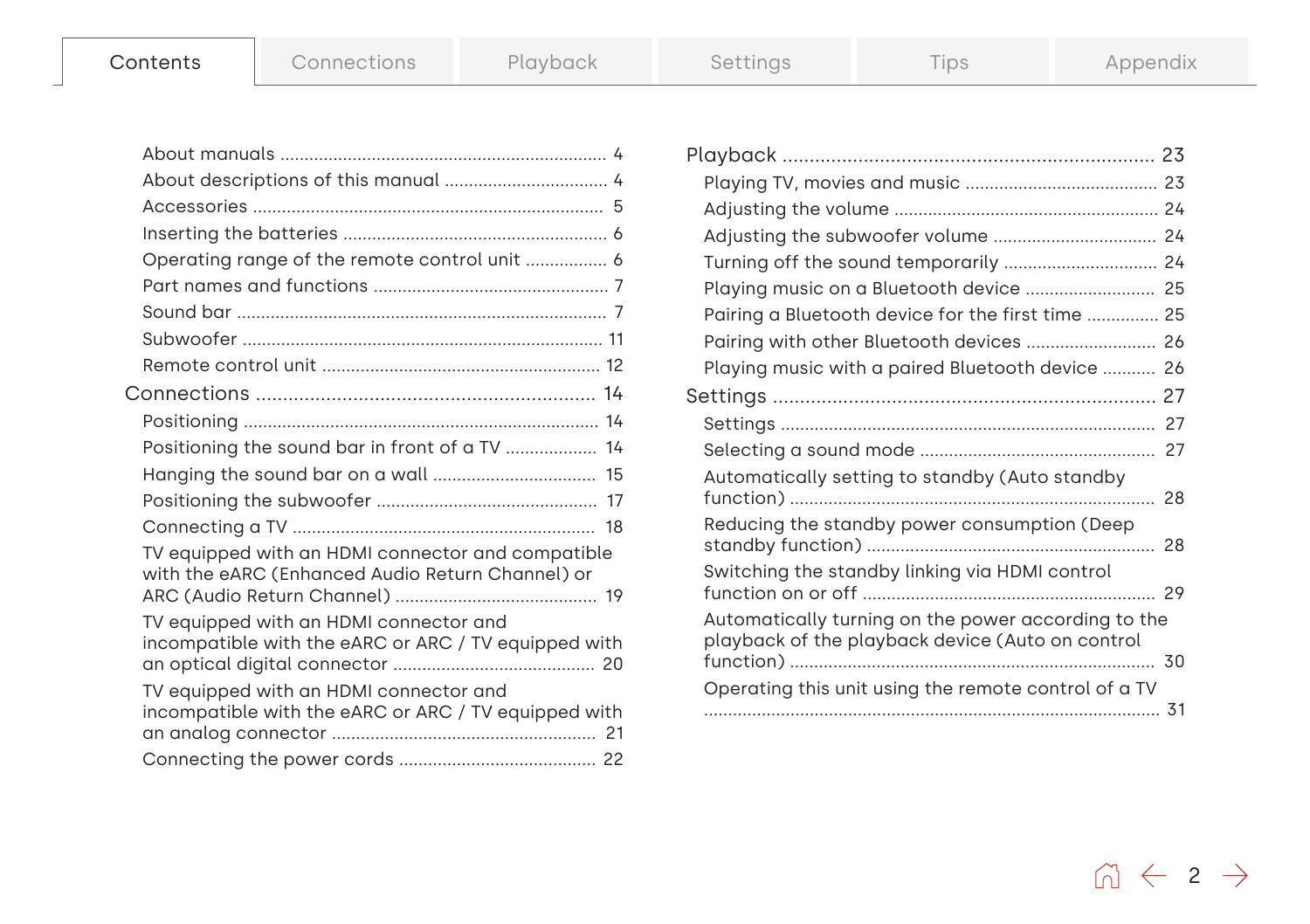| Content |  |
|---------|--|
|         |  |

| Power does not turn on / Power is turned off  34   |    |
|----------------------------------------------------|----|
| Operations cannot be performed through the remote  |    |
| Trouble teaching this unit remote control commands |    |
|                                                    |    |
|                                                    |    |
| Bluetooth playback does not work  37               |    |
| The HDMI control function does not work  38        |    |
| Audio can be heard coming from the TV's speakers   |    |
|                                                    | 38 |
|                                                    |    |
|                                                    |    |
|                                                    |    |
|                                                    |    |
|                                                    |    |
|                                                    |    |
|                                                    |    |

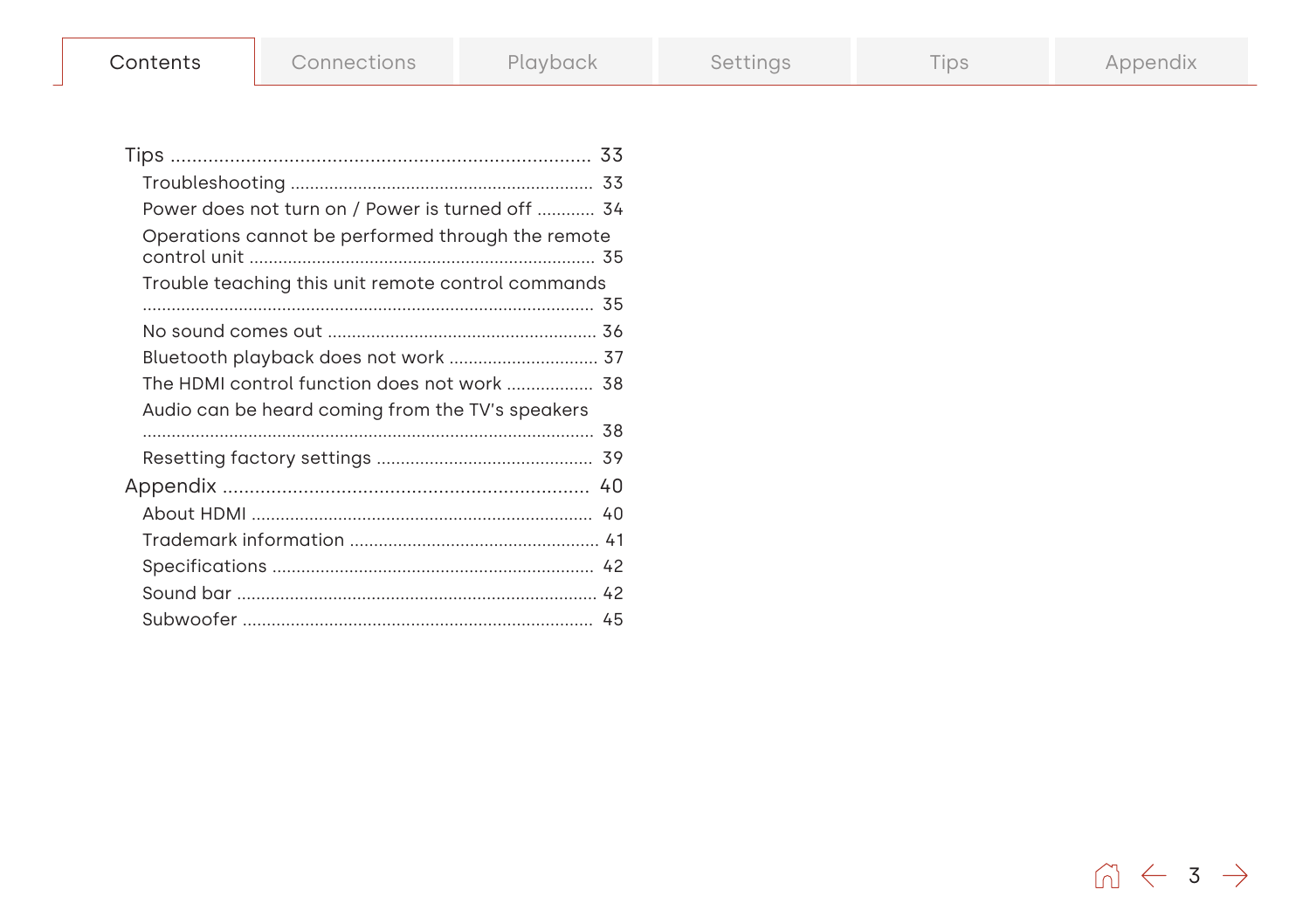<span id="page-3-0"></span>Thank you for purchasing this Polk product.

To ensure proper operation, please read this owner's manual carefully before using the product.

After reading this manual, be sure to keep it for future reference.

# **About manuals**

The following manuals are included on this unit.

- Safety Instructions (supplied)/Cautions on Using Batteries (supplied): Describes careful considerations that you should note in order to use this unit correctly and safety. Please read carefully before using this unit.
- Quick Start Guide (supplied): Describes the basics about how to use this unit. Please read when you use this unit for the first time.
- 0 Owner's Manual (this manual):Describes details about how to use this unit. Also, describes troubleshooting.

# **About descriptions of this manual**

- 0 Signa S4 (sound bar and subwoofer) is described as this unit in this manual.
- 0 In this manual, when you can operate either the sound bar or remote control, the operations for remote control are mainly described.
- The symbols used in this manual have the following meanings.

| <b>NOTE</b> | Information such as the precautions on the use and the function restrictions. |
|-------------|-------------------------------------------------------------------------------|
|             | Information such as supplementary notes that are useful for you to know.      |

• Contents of this unit may be updated without notice.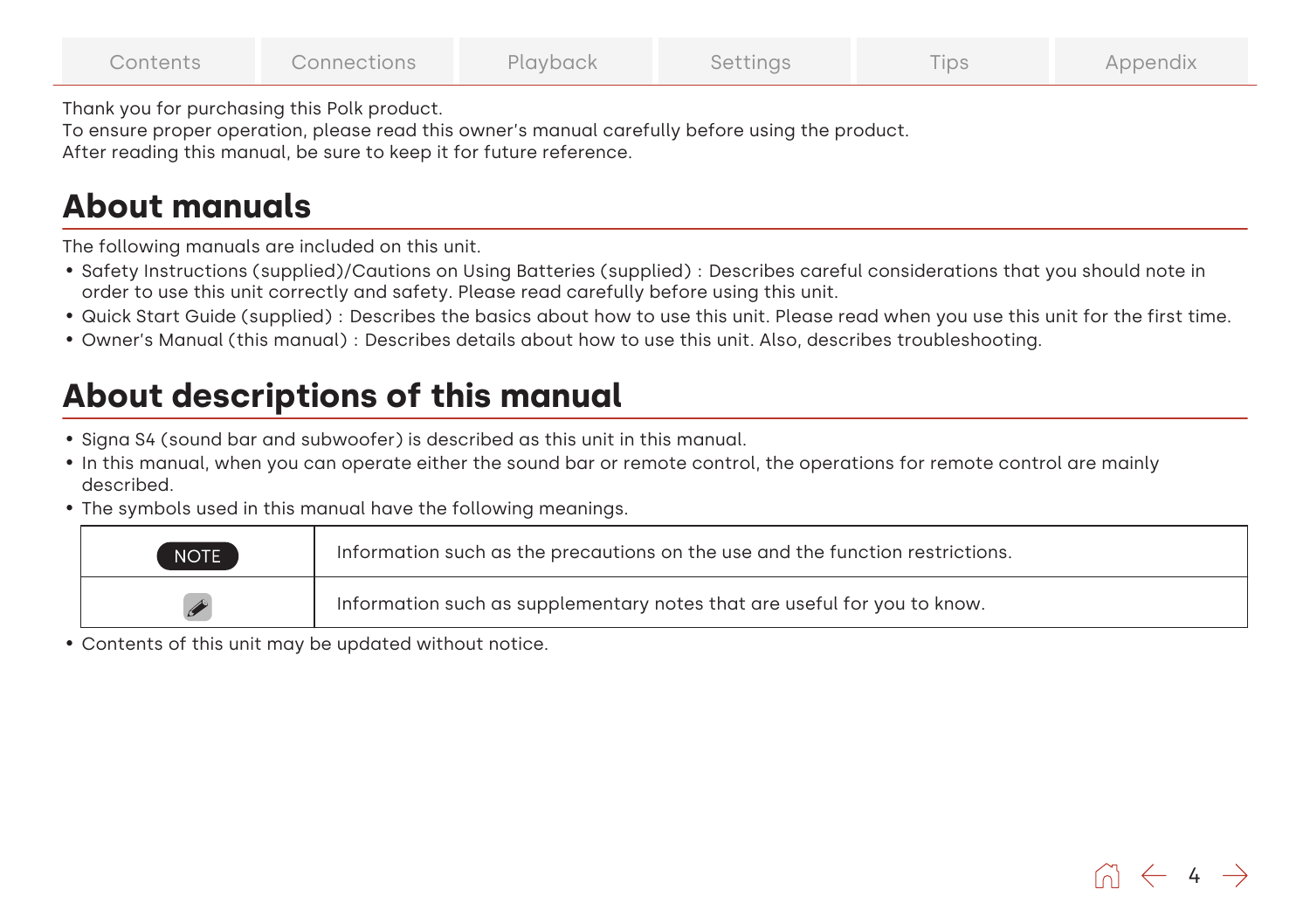<span id="page-4-0"></span>

| Contents | Connections | Playback | Settings | <b>Tips</b> | Appendix |
|----------|-------------|----------|----------|-------------|----------|
|----------|-------------|----------|----------|-------------|----------|

# **Accessories**

÷

Check that the following parts are supplied with the product.

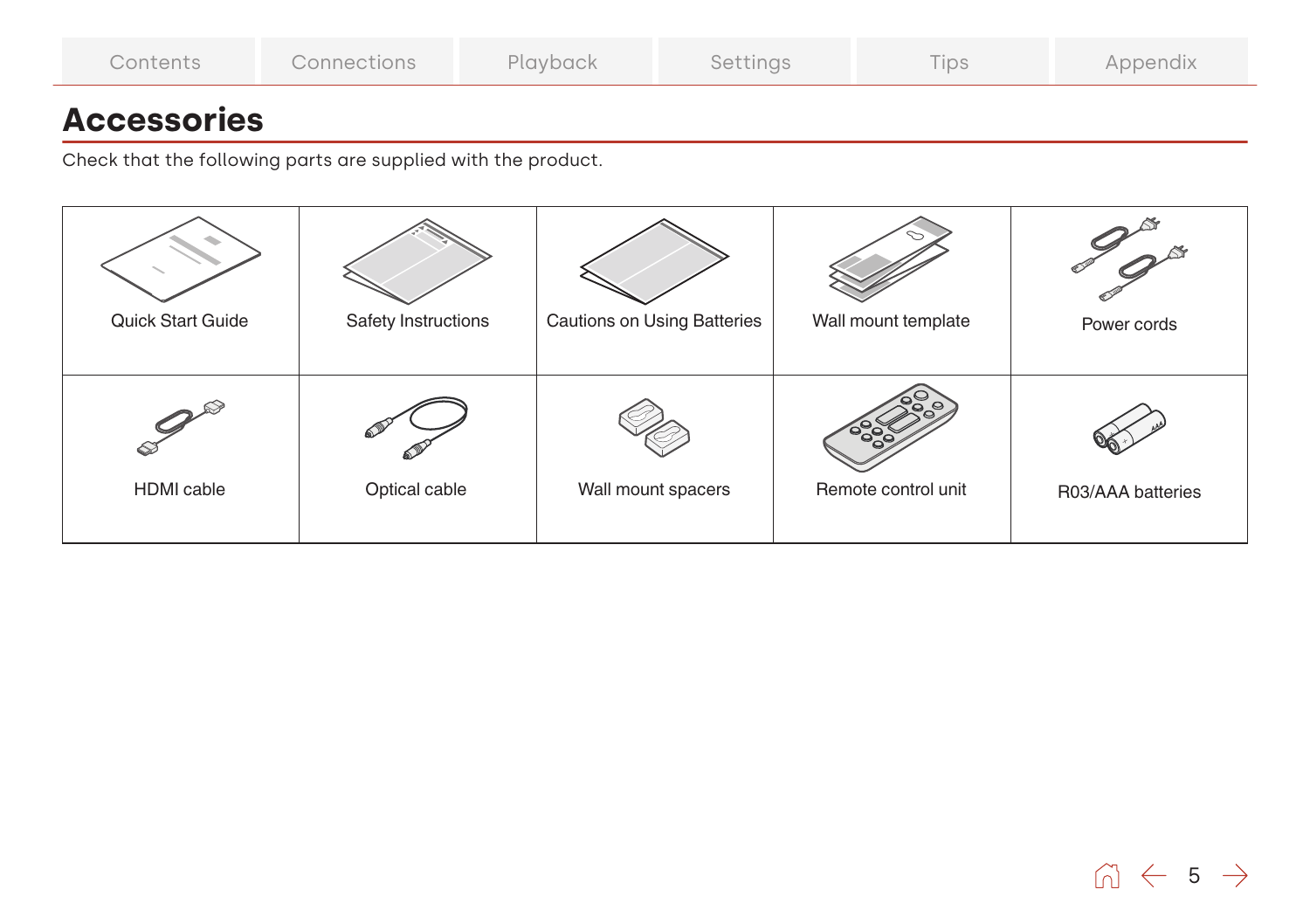# <span id="page-5-0"></span>Inserting the batteries

1 Slide the rear cover off the remote control unit in the arrow direction.



2 Insert two batteries correctly into the battery compartment as indicated.



Put the rear cover back on.

# NOTE

- 0 Remove the batteries from the remote control unit if it will not be in use for long periods.
- 0 If the battery fluid should leak, carefully wipe the fluid off the inside of the battery compartment and insert new battery.

# Operating range of the remote control unit

Point the remote control unit at the remote sensor when operating it.



 $6 \leftrightarrow 6$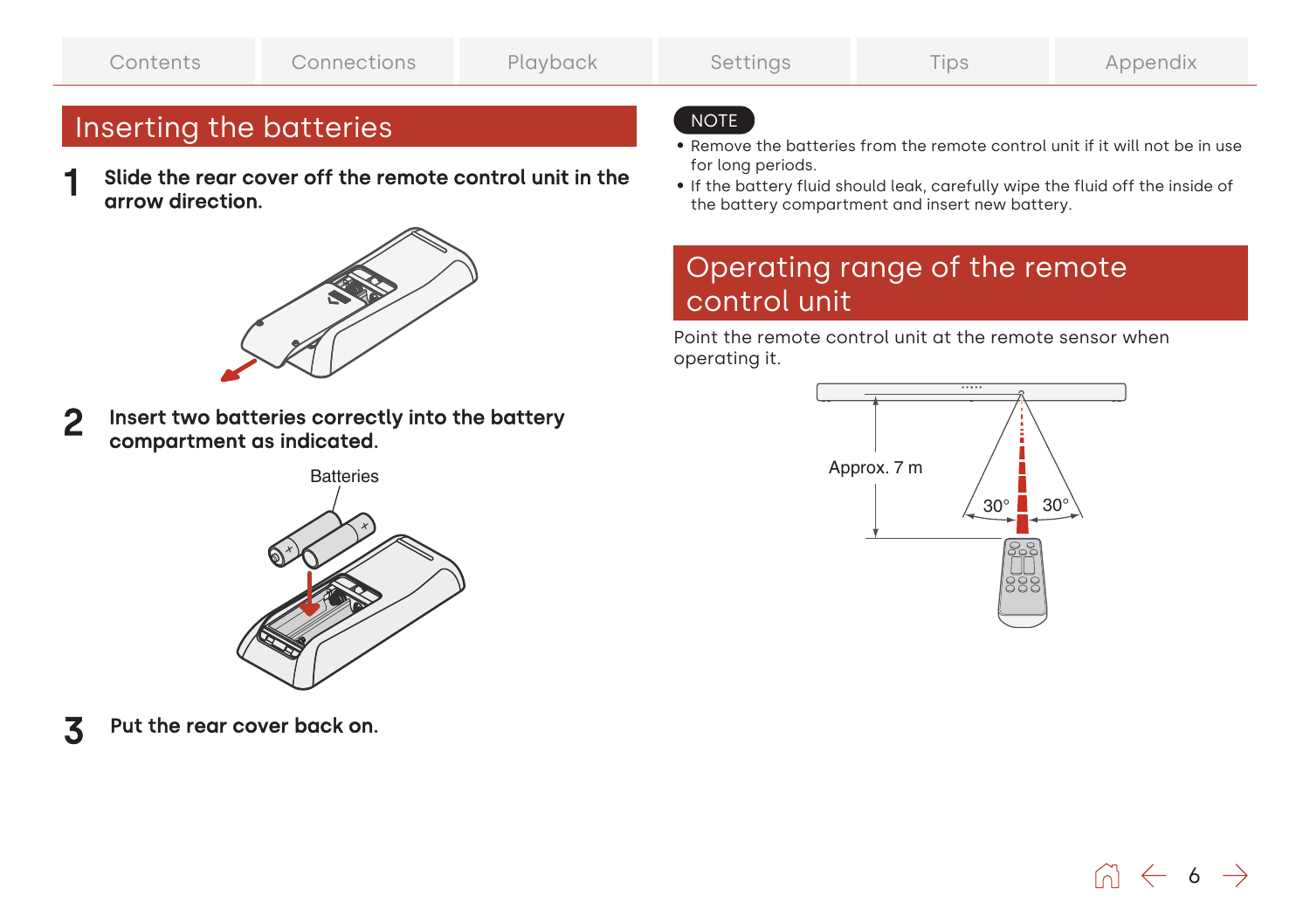<span id="page-6-0"></span>

| Playback<br>Settings<br>Connections<br>Contents<br>lips |
|---------------------------------------------------------|
|---------------------------------------------------------|

# **Part names and functions**

# Sound bar

# **Top panel**



### $\bullet$  Power operation button ( $\circ$ )

Turns the sound bar power on/off (standby). ( $\mathbb{Q}$  p. 23) Links to sound bar power and turns the subwoofer power on/off (standby).

### $\bm{2}$  input source button ( $\bm{\ominus}$ )

This selects the input source. ( $\sqrt{2}$  p. [23\)](#page-22-0) Switches the input source each time the button is pressed.

### $\bigcirc$  Bluetooth button ( $\ast$ )

- Switches the input source to "Bluetooth". ( $\mathbb{Q}$  p. 25)
- Used to pair with Bluetooth devices. ( $\mathbb{Q}$  p. [25\)](#page-24-0)

### $\bullet$  Volume buttons  $(+, -)$

These adjusts the [v](#page-23-0)olume level. ( $\sqrt{p}$  p. 24)

$$
\text{M} \leftarrow \text{1} \rightarrow
$$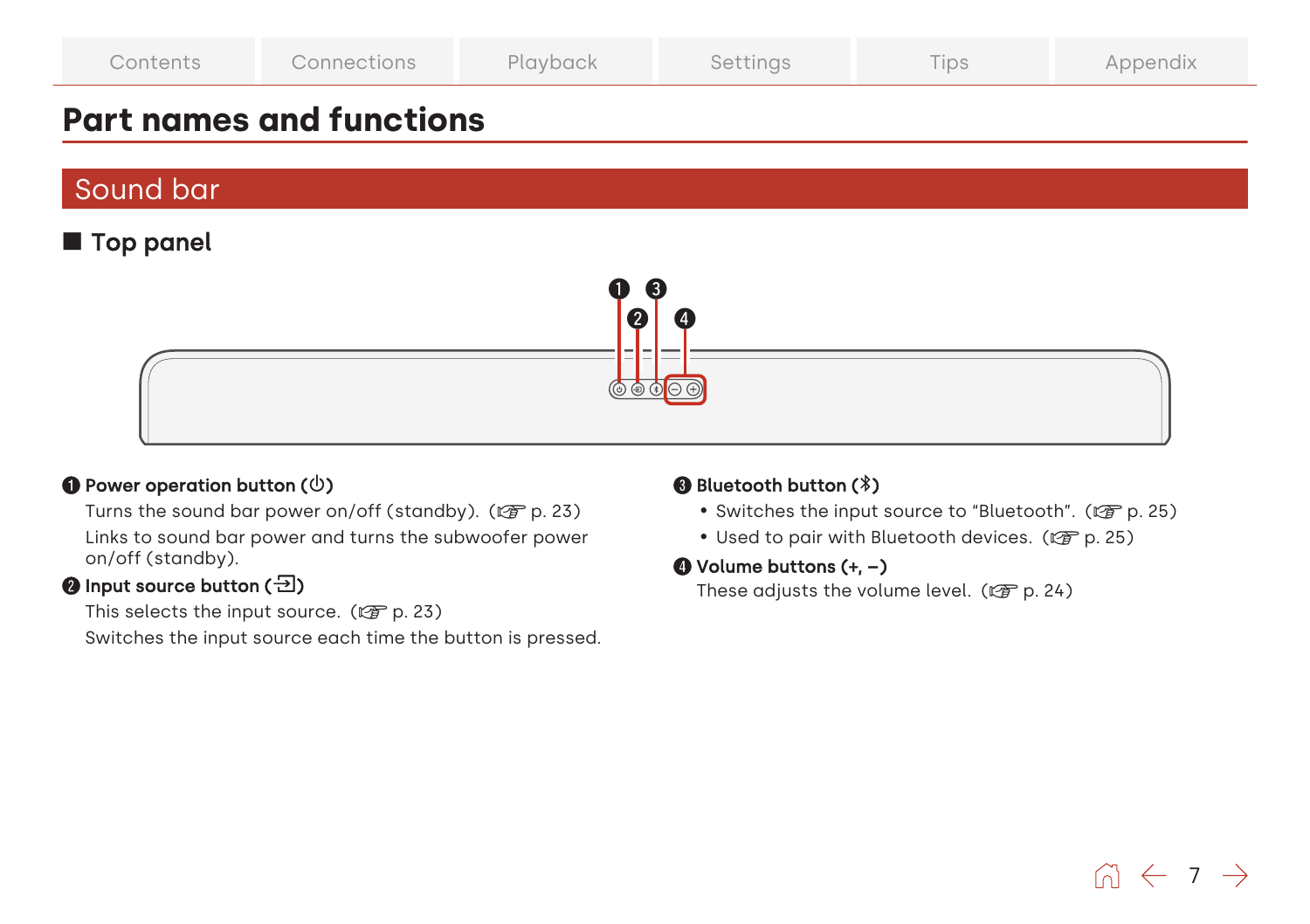

### **O** Status LED

The status, such as for the power, input source, audio format, or sound mode is displayed.  $(\sqrt{p} \cdot p. 9)$ 

### **B** Remote control sensor

This recei[v](#page-5-0)es signals from the remote control unit. ( $\mathbb{C}$ Pp. 6)

$$
\text{min} \gets \text{ s } \rightarrow
$$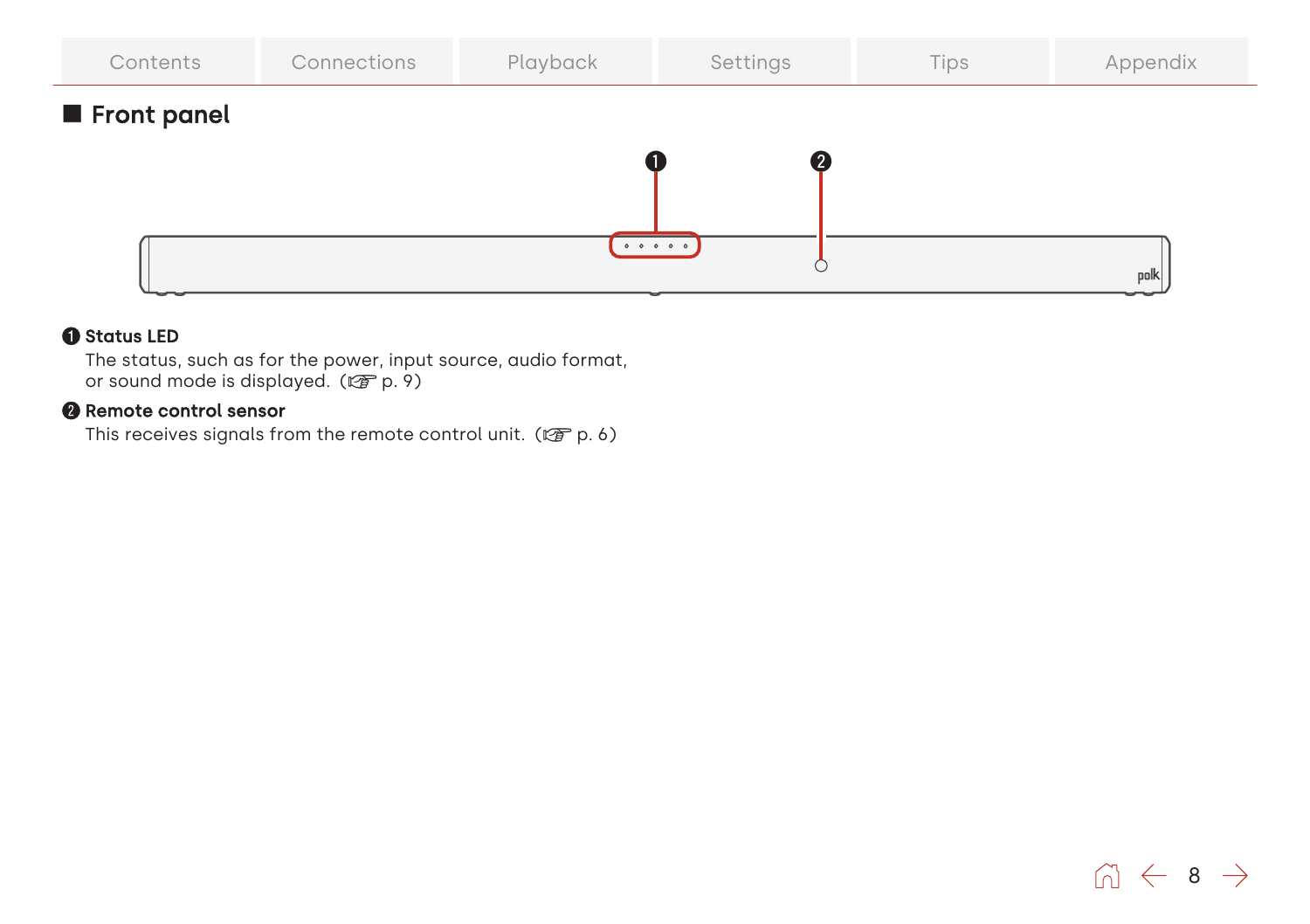<span id="page-8-0"></span>

| Contents                                   | Connections                                                 | Playback                                                                                                                                                                                  | Settings                                                                                             | Tips                      | Appendix                                                                          |
|--------------------------------------------|-------------------------------------------------------------|-------------------------------------------------------------------------------------------------------------------------------------------------------------------------------------------|------------------------------------------------------------------------------------------------------|---------------------------|-----------------------------------------------------------------------------------|
| Status LED                                 |                                                             |                                                                                                                                                                                           |                                                                                                      |                           |                                                                                   |
|                                            |                                                             |                                                                                                                                                                                           | $\begin{array}{ccccccccccccccccc} \circ & \circ & \circ & \circ & \circ & \circ & \circ \end{array}$ |                           | polk                                                                              |
| <b>Power</b>                               | Off (Standby)<br>On                                         | $\bigcirc$<br>$\circ$<br>$\bigcirc$<br>$\circ$<br>$\circ$<br>$\circ$<br>$\circ$<br>$\circ$<br>$\circ$<br>$\circ$                                                                          |                                                                                                      | $\circ$<br>Movie mode     | $\odot$<br>$\bigcirc$<br>$\circlearrowright$<br>$\circ$<br><b>Blink</b><br>once   |
| <b>Input</b><br>source                     | TV (HDMI eARC/ARC)<br>TV (OPTICAL)<br><b>AUX</b>            | $\circ$<br>$\bigcirc$<br>$\bigcirc$<br>$\bigcirc$<br>$\bigcirc$<br>$\circ$<br>$\bigcirc$<br>$\bigcirc$<br>$\circ$<br>$\bigcirc$<br>$\circ$<br>$\circ$<br>$\circ$<br>$\circ$<br>$\bigcirc$ |                                                                                                      | $\circ$<br>Music mode     | $\odot$<br>$\bigcirc$<br>$\bigcirc$<br>$\circ$<br><b>Blink</b><br>twice           |
|                                            | Bluetooth<br>Dolby Atmos                                    | ○<br>∩<br>$\bigcirc$<br>$\bigcirc$<br>$\circ$<br>$\bigcirc$<br>$\circ$                                                                                                                    | <b>Sound mode</b>                                                                                    | $\circ$<br>Night mode     | $\odot$<br>$\bigcirc$<br>$\bigcirc$<br>$\circ$<br><b>Blink</b><br>three times     |
| <b>Audio format</b><br>[Ex.] Input source: | Dolby<br>(other than Atmos)                                 | $\bigcirc$<br>$\bigcirc$<br>$\bigcirc$<br>$\circ$<br>$\bigcap$                                                                                                                            | [Ex.] Input source:<br>TV (HDMI eARC/ARC)                                                            | $\circ$<br>Voice adjust 1 | $\circledcirc$<br>$\bigcirc$<br>$\bigcirc$<br>$\bigcirc$<br><b>Blink</b><br>once  |
| TV (HDMI eARC/ARC)                         | <b>PCM</b><br>(or No Signal)<br>Unsupported<br>audio format | $\circ$<br>$\bigcirc$<br>$\bigcirc$<br>$\bigcirc$<br>$\bigcirc$<br>$\circ$<br>$\circ$<br>$\circ$<br>$\circ$<br>$\bullet$                                                                  |                                                                                                      | $\circ$<br>Voice adjust 2 | $\circledcirc$<br>$\bigcirc$<br>$\bigcirc$<br>$\bigcirc$<br><b>Blink</b><br>twice |
|                                            |                                                             |                                                                                                                                                                                           |                                                                                                      | $\circ$<br>Voice adjust 3 | $\circledcirc$<br>$O$ $O$<br>$\circ$<br><b>Blink</b><br>three times               |

 $\text{m} \leftarrow$  9  $\rightarrow$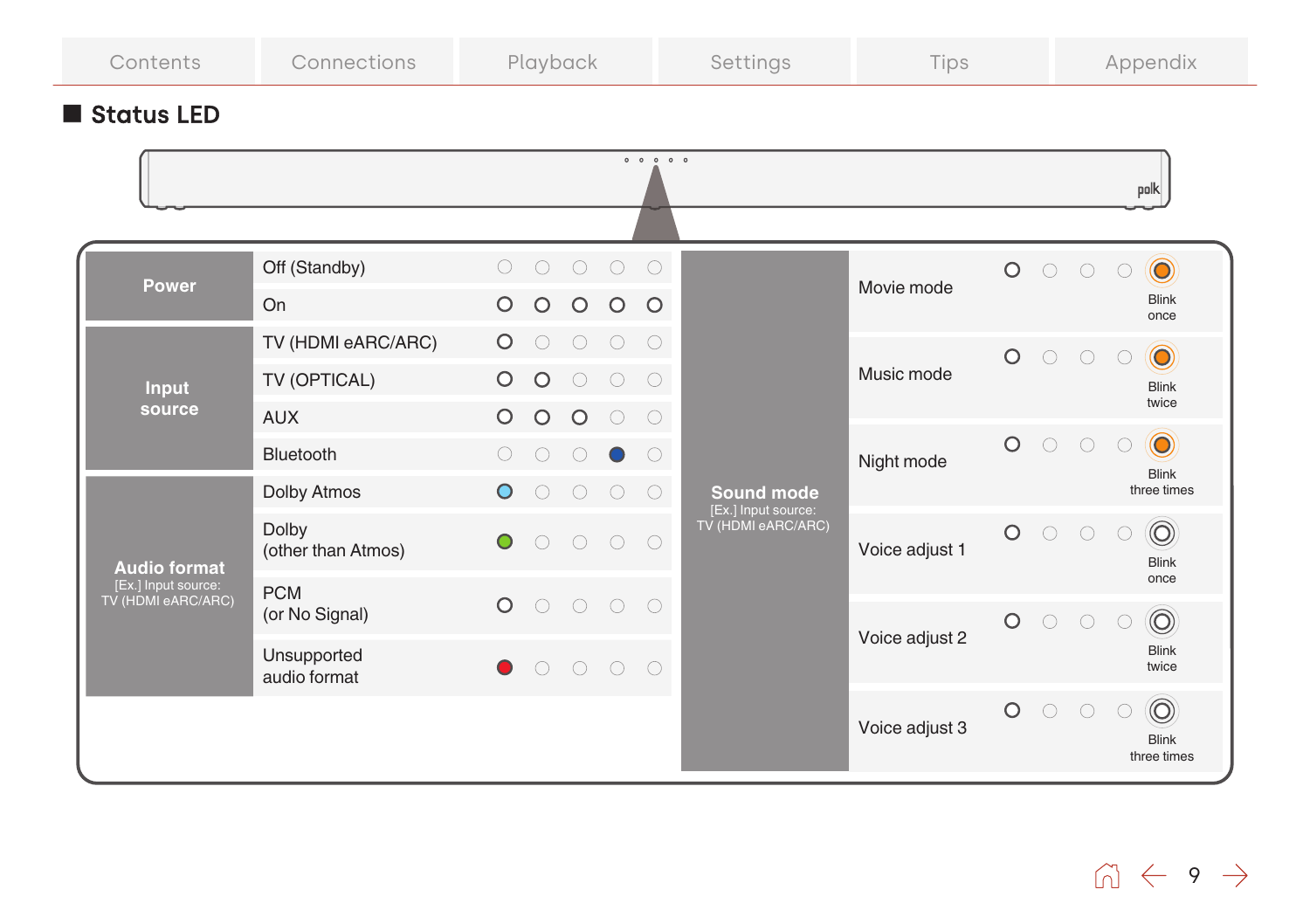

### A Wall hook hole

Used to mount the sound bar on a wall. ( $\mathbb{F}_p$  p. 15)

### **AUX audio input connector**

Use a commercially available 3.5 mm stereo audio cable to connect an audio de[v](#page-20-0)ice. ( $\sqrt{p}$  p. 21)

### **Optical input connector (TV (OPTICAL))**

Use the included optical cable to connect a TV with an optical terminal. ( $\sqrt{p}$  p. [20\)](#page-19-0)

### D HDMI connector (TV (HDMI) eARC/ARC)

Use the included HDMI cable to connect an eARC or ARC function-compatible TV. ( $\mathbb{Q}$  p. 19)

### **O** USB port

Service terminal. This port does not support playback of music from USB flash drives.

### **M** AC inlet

Used to connect the power cord. ( $\mathbb{F}$  p. 22)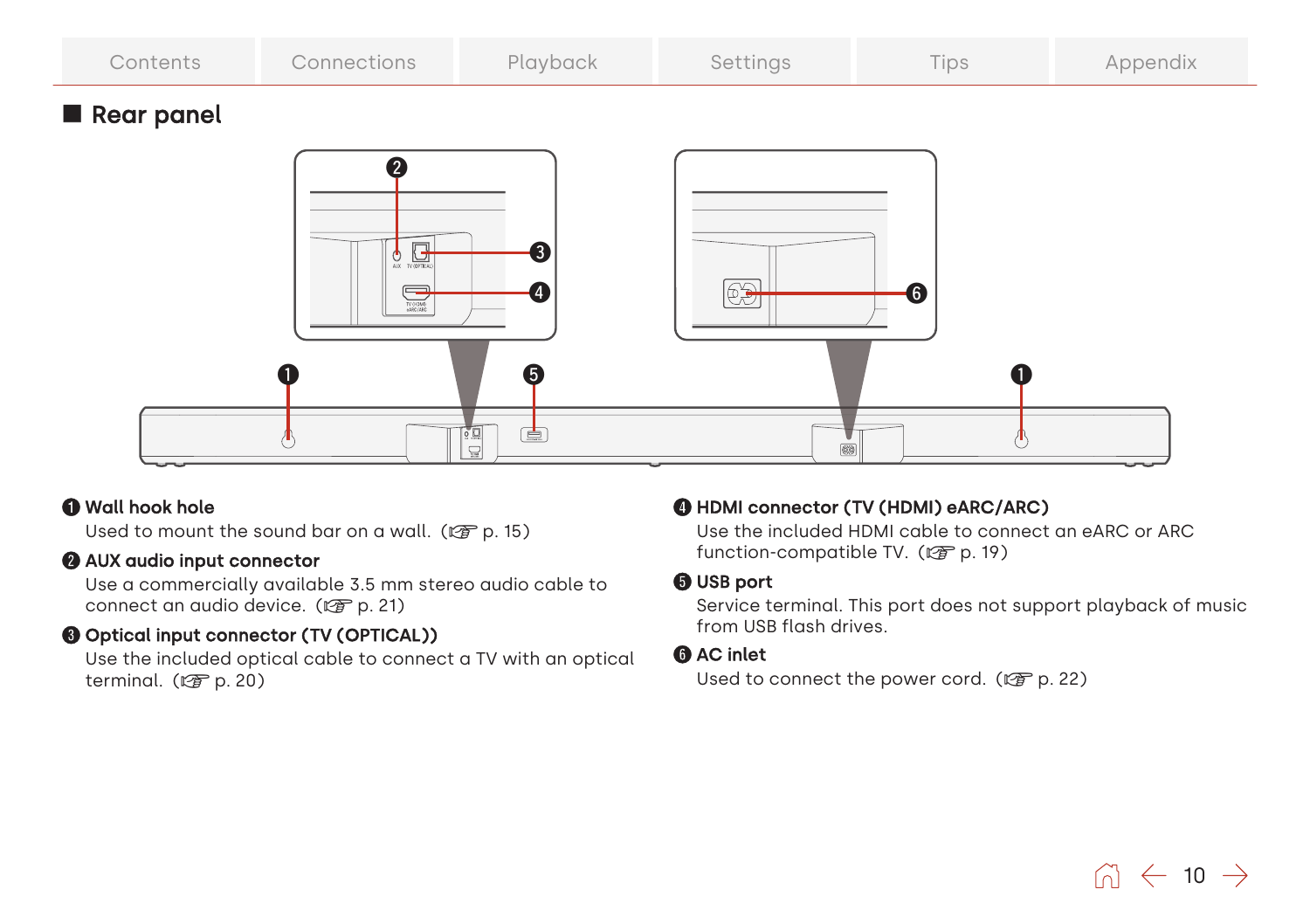<span id="page-10-0"></span>

| Contents  | Connections | Playback | Settings | Tips | Appendix |
|-----------|-------------|----------|----------|------|----------|
| Subwoofer |             |          |          |      |          |

# Rear panel



## **O** Status LED

Displays subwoofer status.

| <b>LED</b> indication | <b>Status</b>                                                |
|-----------------------|--------------------------------------------------------------|
|                       | When subwoofer power is standby                              |
|                       | When the sound bar and subwoofer are<br>wirelessly connected |

0 The sound bar and subwoofer are wirelessly connected as the factory default. If no audio is output from the subwoofer, wirelessly connect the sound bar and subwoofer again. ( $\sqrt{p}$  p. [36\)](#page-35-0)

### CONNECT button

Used to wirelessly connect the sound bar and subwoofer. (图 p. [36\)](#page-35-0)

# **D** AC inlet

Used to connect the power cord. ( $\mathbb{F}$  p. 22)

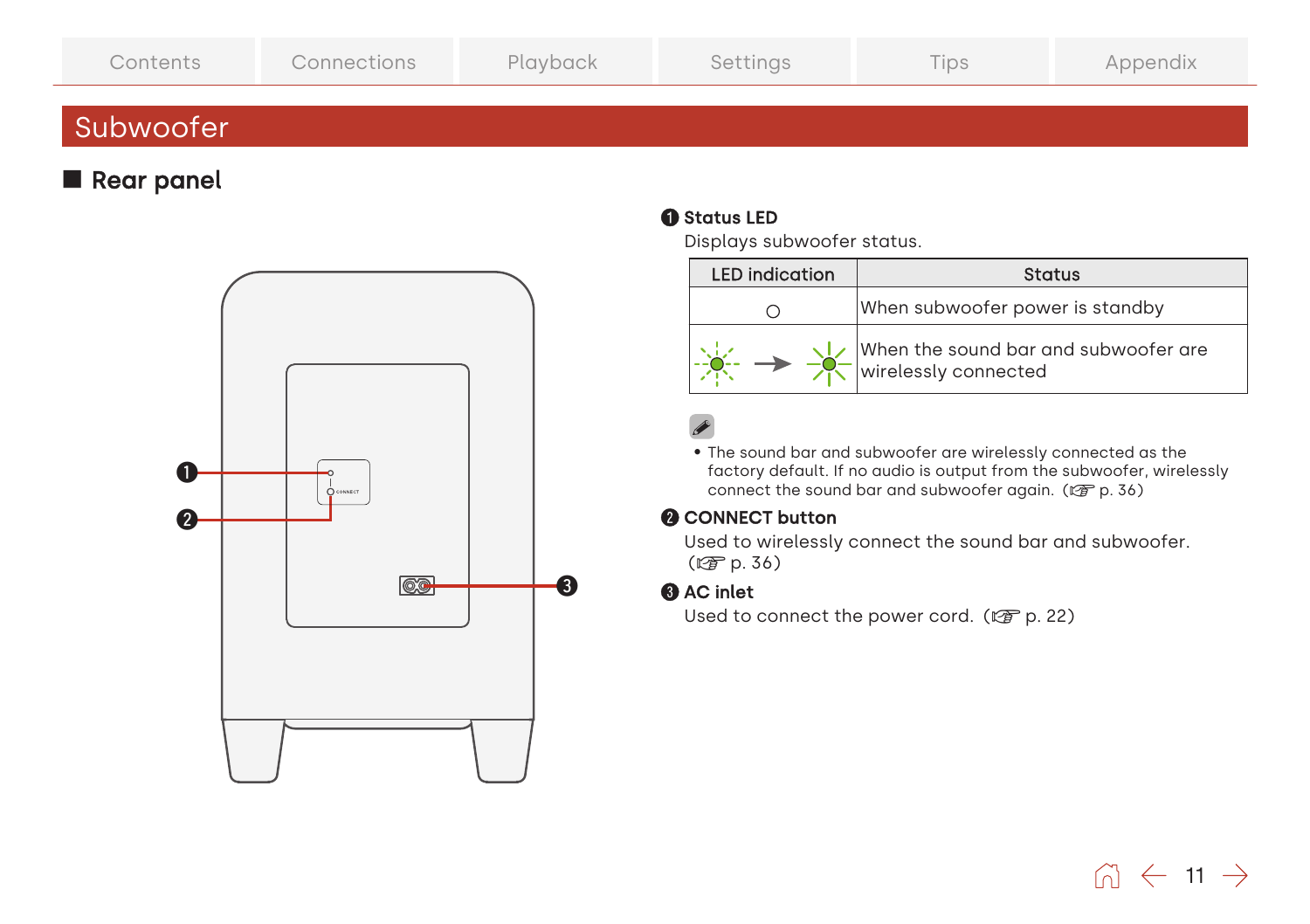# <span id="page-11-0"></span>Remote control unit



## $\bigcirc$  Power button ( $\bigcirc$ )

Turns the sound bar power on/off (standby). ( $\mathbb{P}$  p. [23\)](#page-22-0) Links to sound bar power and turns the subwoofer power on/off (standby).

# $\bullet$  Input source buttons (TV, AUX,  $\ast$ )

This selects the input source. ( $\mathbb{Q}$  p. 23)

### $\bigcirc$  Volume buttons (VOL +, -) These adjusts the [v](#page-23-0)olume level. ( $\sqrt{p}$  p. 24)

 $\bullet$  Night mode button ( $\circ$ )

Compresses the dynamic range (difference between loud and soft sounds) to make audio easier to hear at low volumes. (图 p. 27)

# **B** Movie mode button (8)

Enjoy mo[v](#page-26-0)ie theater-like surround sound. ( $\mathbb{Q}_F$  p. 27)

### **B** Remote control signal transmitter

This transmits signals from the remote control unit. ( $\mathbb{F}$  p. 6)

# $\bm{\Phi}$  Mute button ( $\cancel{\triangleleft}$  )

This mutes the output audio. Press again to unmute. (vp. [24\)](#page-23-0)

$$
\widehat{\ln}\,\leftarrow\,\mathbf{12}\,\rightarrow
$$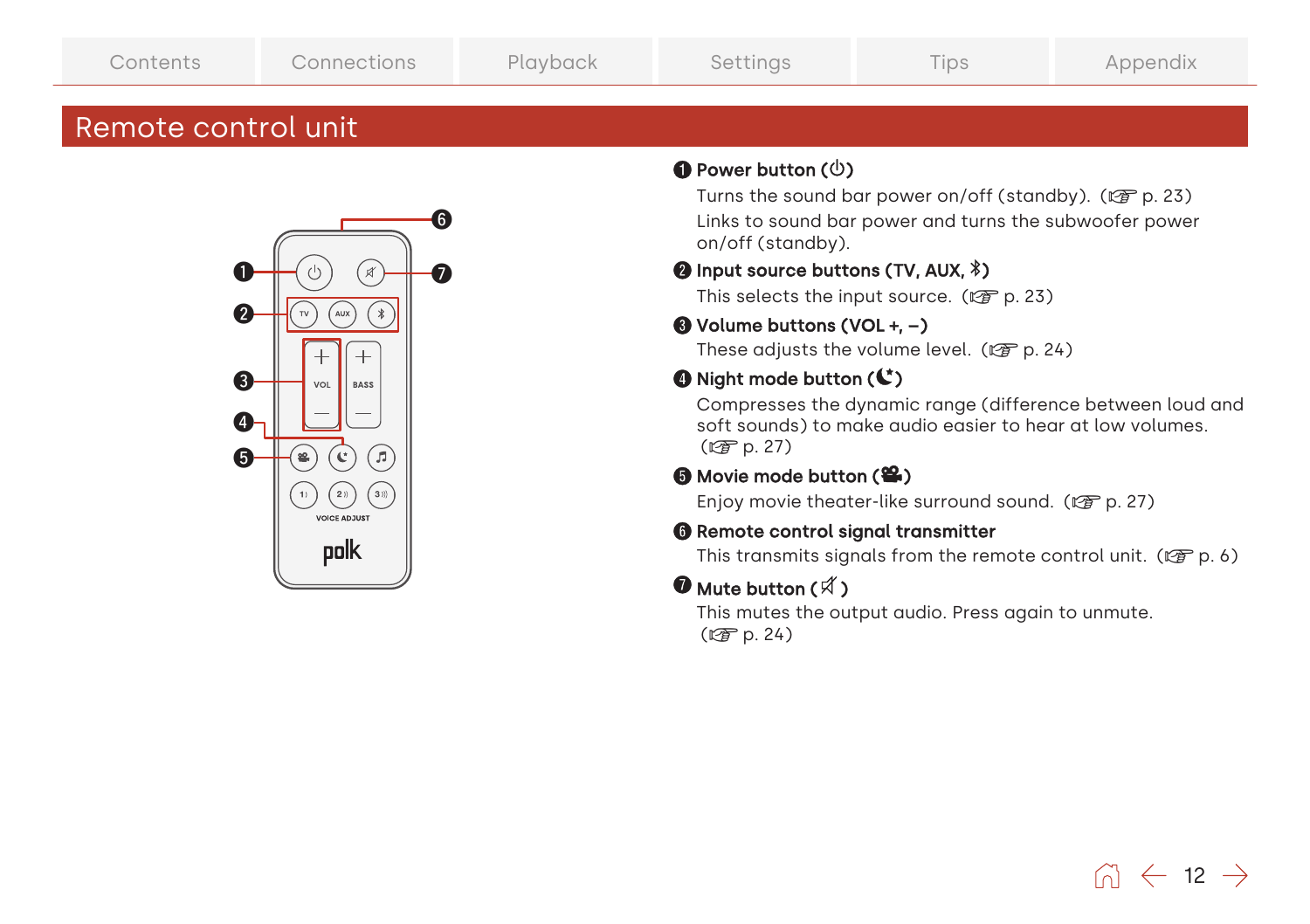| Contents | Connections                                                                                      | Playback | Settings                                                                                                                   | <b>Tips</b>                                                                                                                                                                                                                                                                                                                                               | Appendix |
|----------|--------------------------------------------------------------------------------------------------|----------|----------------------------------------------------------------------------------------------------------------------------|-----------------------------------------------------------------------------------------------------------------------------------------------------------------------------------------------------------------------------------------------------------------------------------------------------------------------------------------------------------|----------|
|          | $\mathbb{X}$<br>AUX<br>TV<br>┿<br>$\pm$<br>8<br>BASS<br>VOL<br><b>VOICE ADJUST</b><br>40<br>polk |          | <b>O</b> Music mode button $(J)$<br>field. $(\sqrt{2})$ p. 27)<br><b>10 Voice adjust buttons</b><br>(VOICE ADJUST 1, 2, 3) | <b>@ Button to adjust subwoofer (BASS +, -)</b><br>Adjusts the volume level for the subwoofer. ( $\sqrt{2}$ p. 24)<br>Enjoy the full presence of a wide, encompassing acoustic<br>Adjust the volume of dialog in movies, vocals in music, etc. so<br>these can be heard more easily. (LF p. 27)<br>Can be set to 3 levels. Set this to the desired value. |          |

# $\hat{m}$   $\leftarrow$  13  $\rightarrow$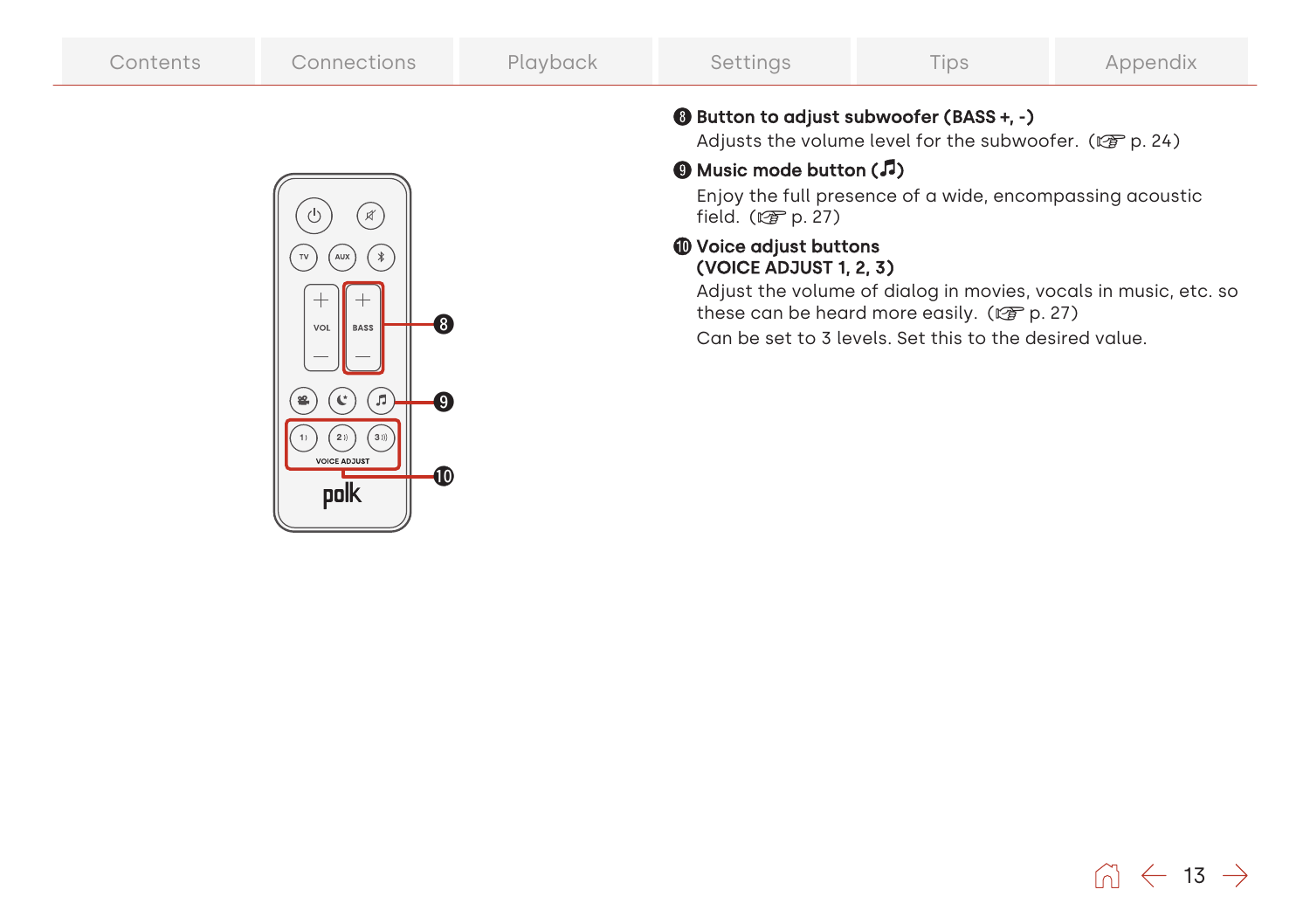<span id="page-13-0"></span>

| Contents | Connections | Playback | Settings | $-$<br>IDS | Appendix |
|----------|-------------|----------|----------|------------|----------|
|----------|-------------|----------|----------|------------|----------|

# **Positioning**

# Positioning the sound bar in front of a TV

Position the sound bar in front of your TV, etc., on a flat surface.



### NOTE

0 When positioning the sound bar in front of your TV, make sure the sound bar does not obstruct the TV's remote control light sensor, etc.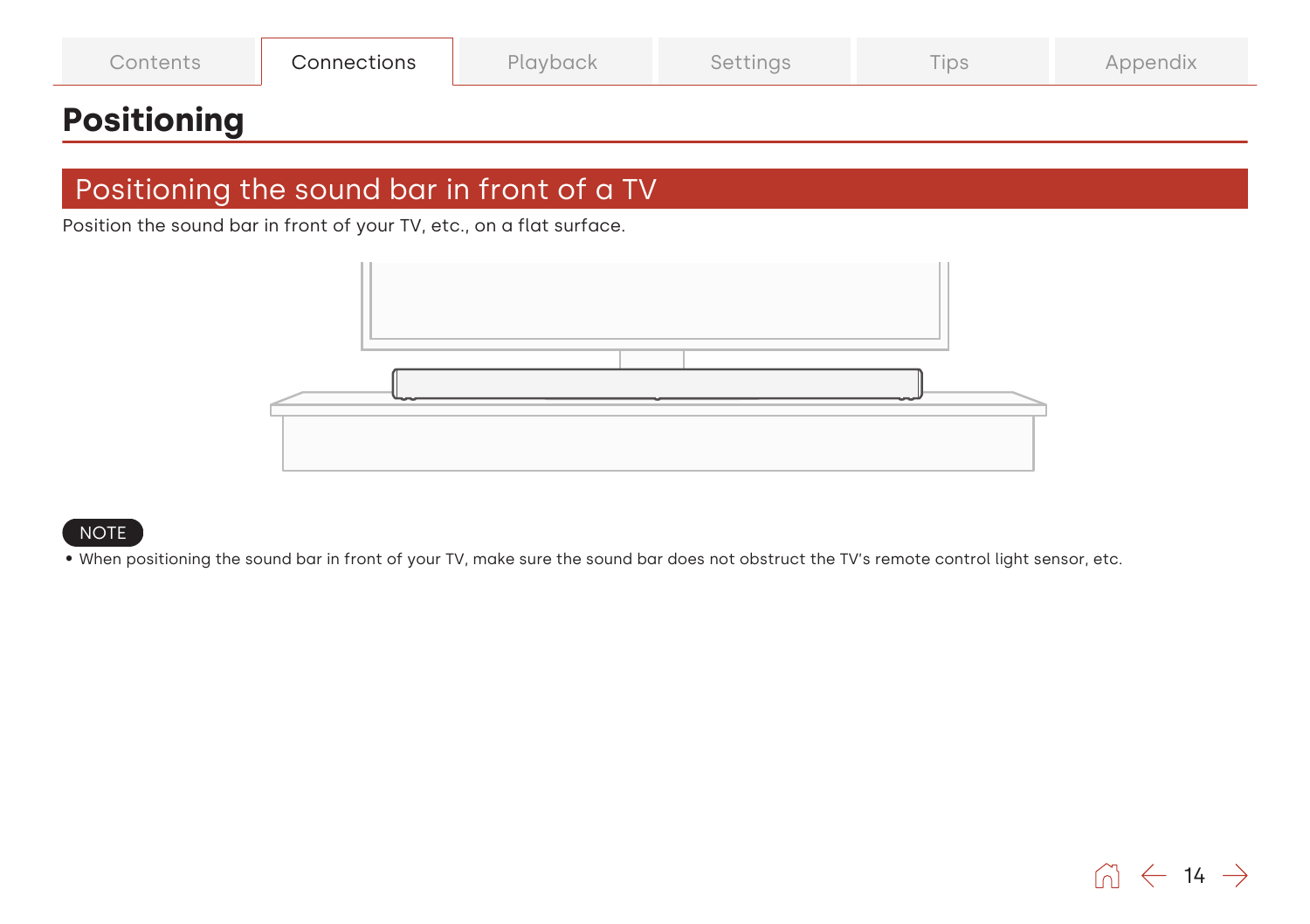# <span id="page-14-0"></span>Hanging the sound bar on a wall

The sound bar can be mounted on a wall using the two keyholes provided on the back of the bar for this purpose. When hanging bar on a wall, position it in a flat, vertical position.

To ensure safety, it is best to employ a contractor to mount the sound bar on the wall.

### NOTE

- 0 In order to use the unit safely, do not place items on or hang items from the unit.
- 0 Do not attempt to install the sound bar onto a wall made of material that may crumble easily, such as mortar or decorative plywood. Doing so may result in the screw pulling out and the sound bar falling, causing injury or damage to the sound bar.
- 0 Be sure to fix connection cables to the wall to ensure that the cables cannot be pulled or tripped over, which may cause the unit to fall. Check that the unit is mounted safely after the mounting work is complete.
- 0 Also, periodically check that the unit is mounted solidly and that there is no possibility that the unit could fall.
- 0 Polk cannot accept any responsibility for damage, injury or accidents caused by problems with the mounting location or mounting method.



| (A) Depth of the<br>mounted TV | (B) Required space between the bottom of<br>the TV and the top of the sound bar |
|--------------------------------|---------------------------------------------------------------------------------|
| Less than 64 mm l              | More than 50 mm                                                                 |
| $64 - 102$ mm                  | More than 102 mm                                                                |
| More than 102<br>mm            | More than 191 mm                                                                |

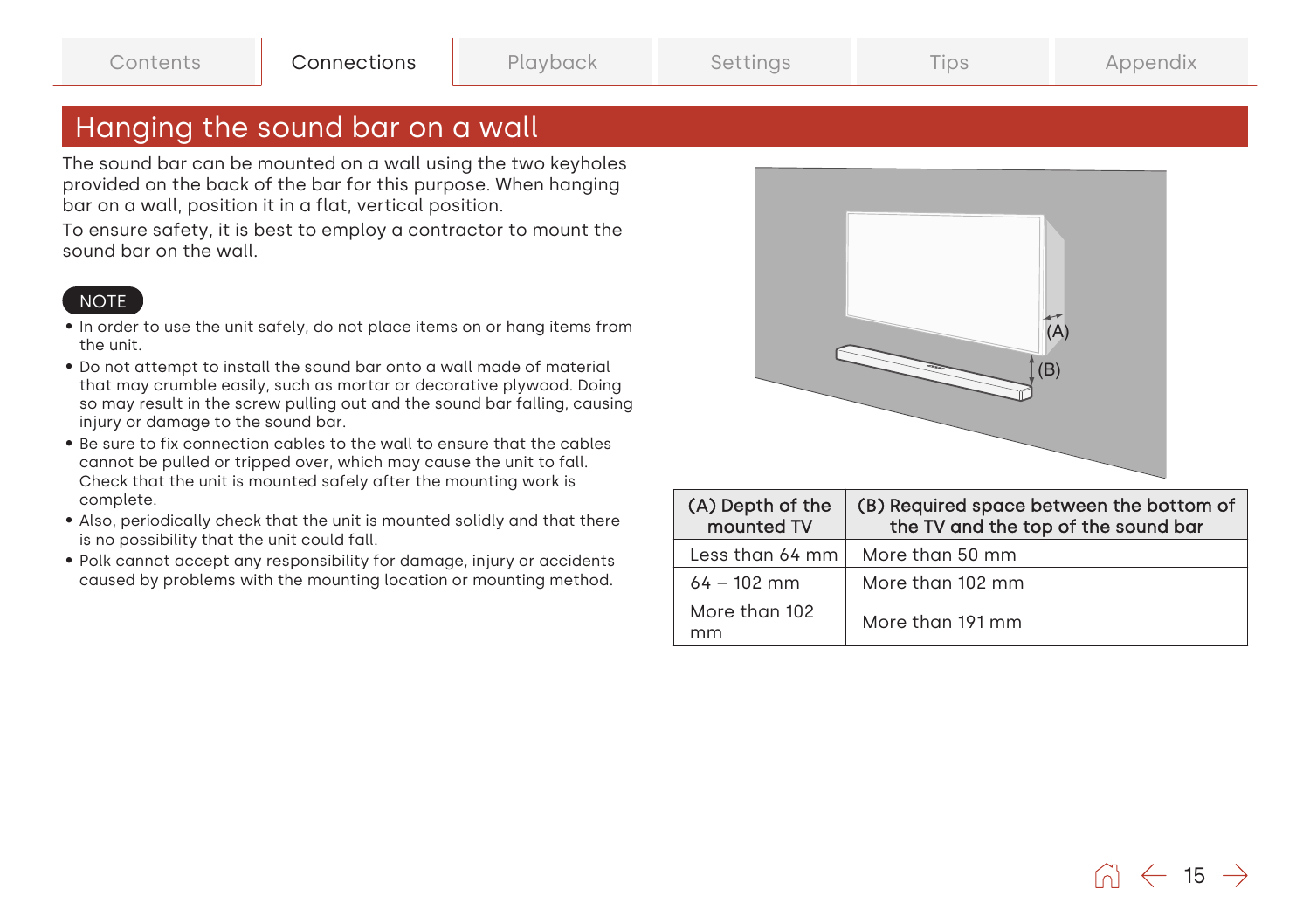0 When hanging the sound bar on a wall, use the included wall mount template.

### How to use the wall mount template

A Tape the template to the location you would like to mount the sound bar.

Leave enough space between the TV and the sound bar so that the sound from the Atmos speakers on the top of the bar, which projects towards the ceiling, is not blocked by the TV. Refer to the table on the pre[v](#page-14-0)ious page for spacing recommendations. ( $\mathbb{F}_p$  p. 15)

 $\Omega$  Screw in the wall mount screws by following the template.

Screw in one self-tapping screw (commercially available, 5 mm to 6 mm diameter) into a wall that has sufficient strength to support the weight of the sound bar, or into reinforcing material on the wall.



(3) Remove the template from the wall.

D Mount the included wall mount spacers on the back of the sound bar.

The wall mount spacers create a space for cords to pass through between the sound bar and the wall. E Hang the sound bar on the screws.

$$
\text{m} \gets \text{16} \to
$$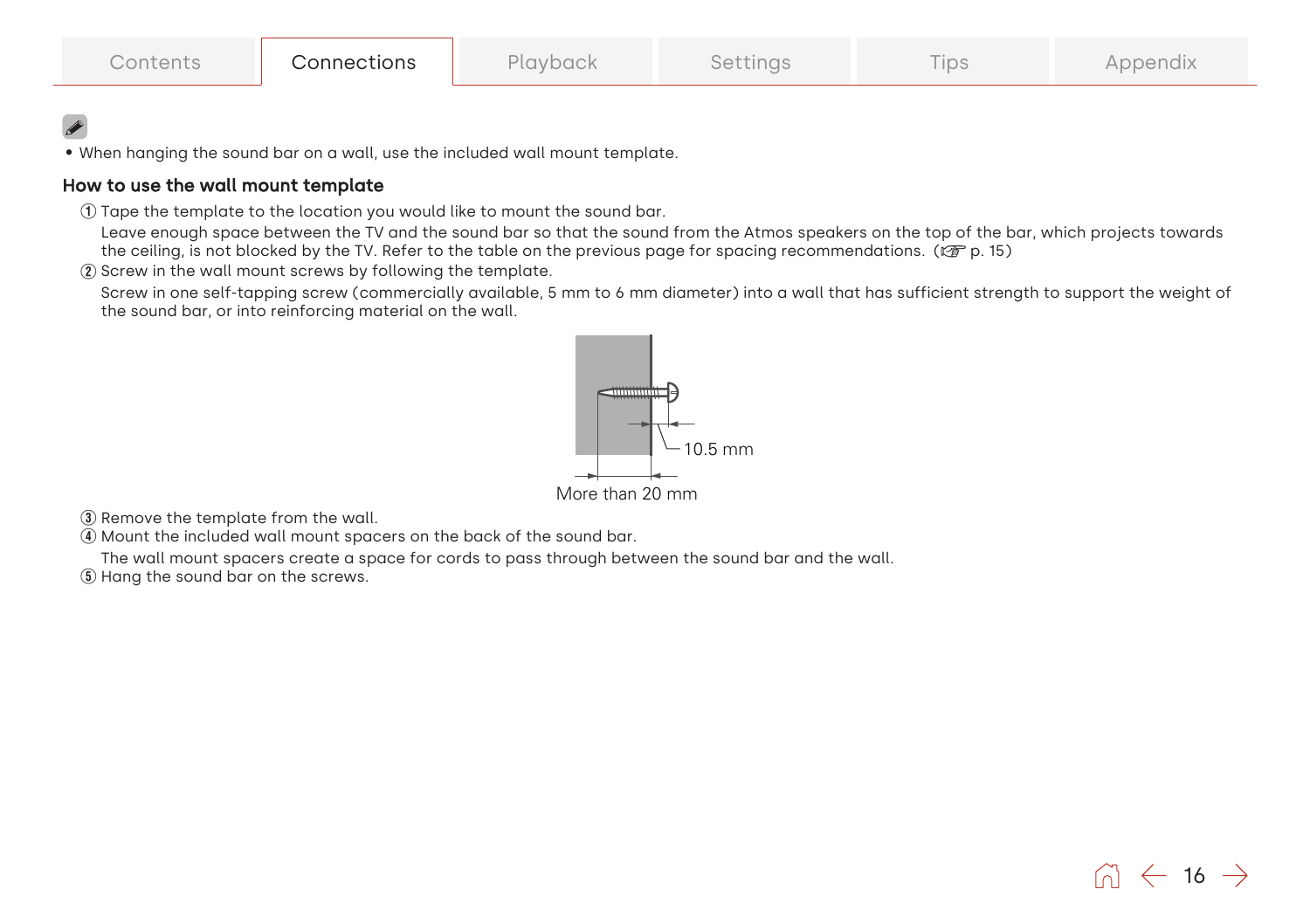<span id="page-16-0"></span>

| Playback<br>Connections<br>Contents<br>Appendix<br><b>IDS</b><br>settings |  |
|---------------------------------------------------------------------------|--|
|---------------------------------------------------------------------------|--|

# Positioning the subwoofer

Position the subwoofer in a flat location near the sound bar.

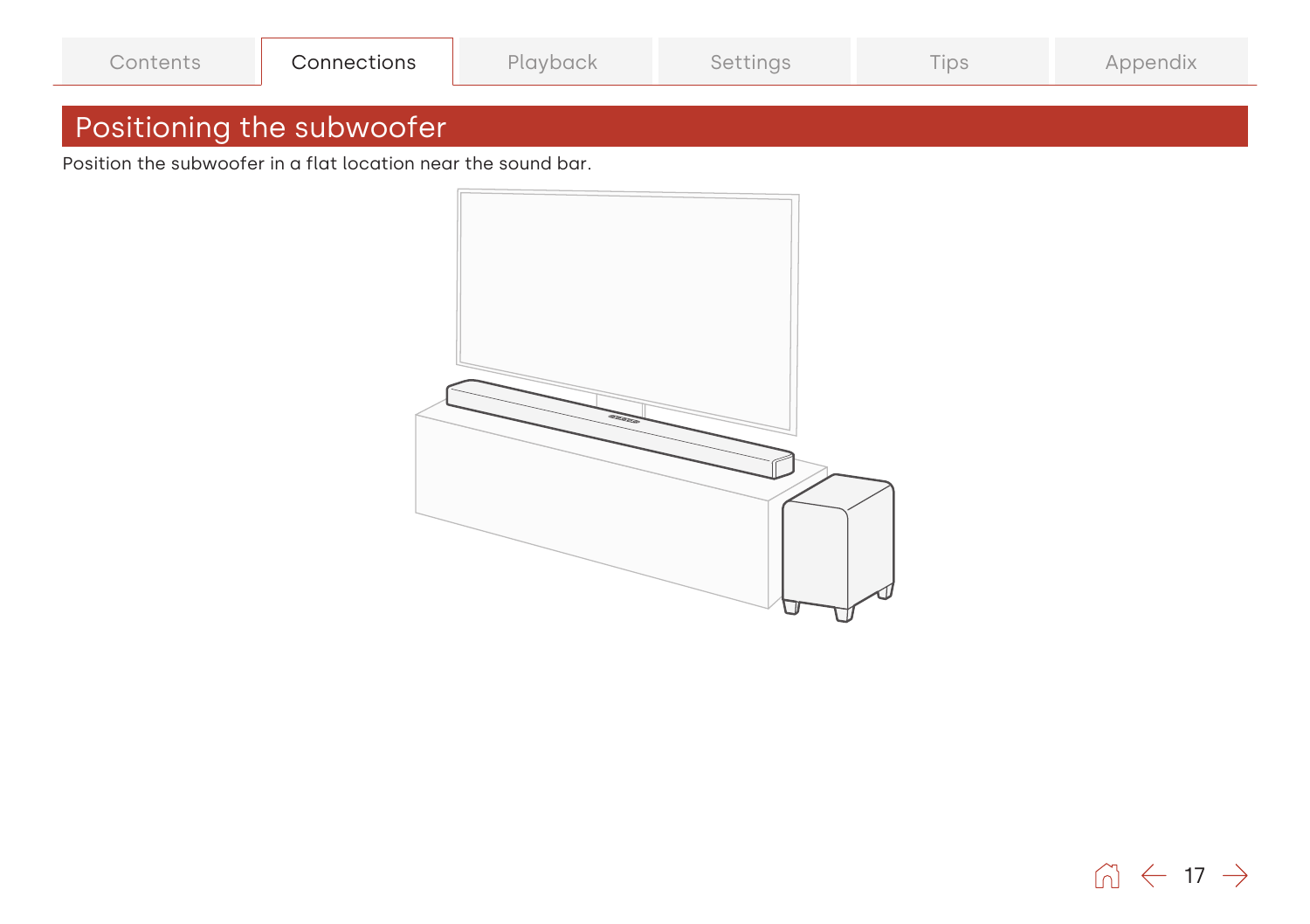<span id="page-17-0"></span>

| $\mathcal L$ ontents | Connections | Playback | Settinas | $-$<br>IDS | Appendix |
|----------------------|-------------|----------|----------|------------|----------|
|----------------------|-------------|----------|----------|------------|----------|

# **Connecting a TV**

How to connect a TV depends on the connectors and functions equipped on the TV.

# $\overline{\mathscr{E}}$

- 0 Enable the TV's HDMI control function when using an HDMI cable to connect this unit to your TV. (See the TV owner's manual for details.)
- 0 Turn off the TV's speaker or minimize the volume when using this unit.
- 0 HDMI cable connection is recommended, but connection can be performed without an HDMI cable.

### **NOTE**

- 0 Make sure all devices are off when connecting.
- 0 Do not plug device power cords into an outlet until all devices have been connected.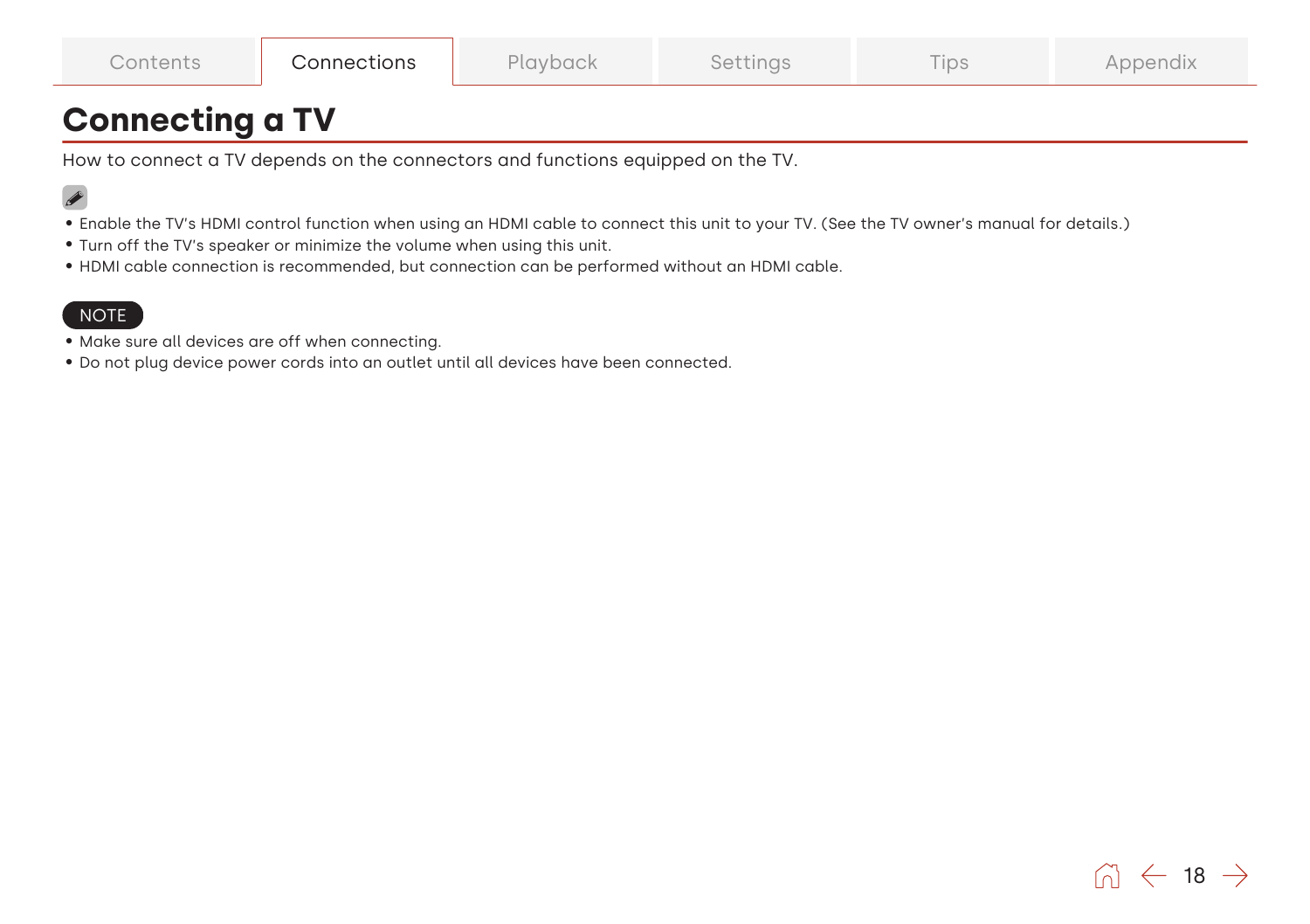$\widehat{10}$   $\leftarrow$  19  $\rightarrow$ 

# <span id="page-18-0"></span>TV equipped with an HDMI connector and compatible with the eARC (Enhanced Audio Return Channel) or ARC (Audio Return Channel)

Use the included HDMI cable to connect this unit to an eARC or ARC function-compatible TV.



HDMI cable (included)

• The TV also needs to be compatible with the eARC or ARC function.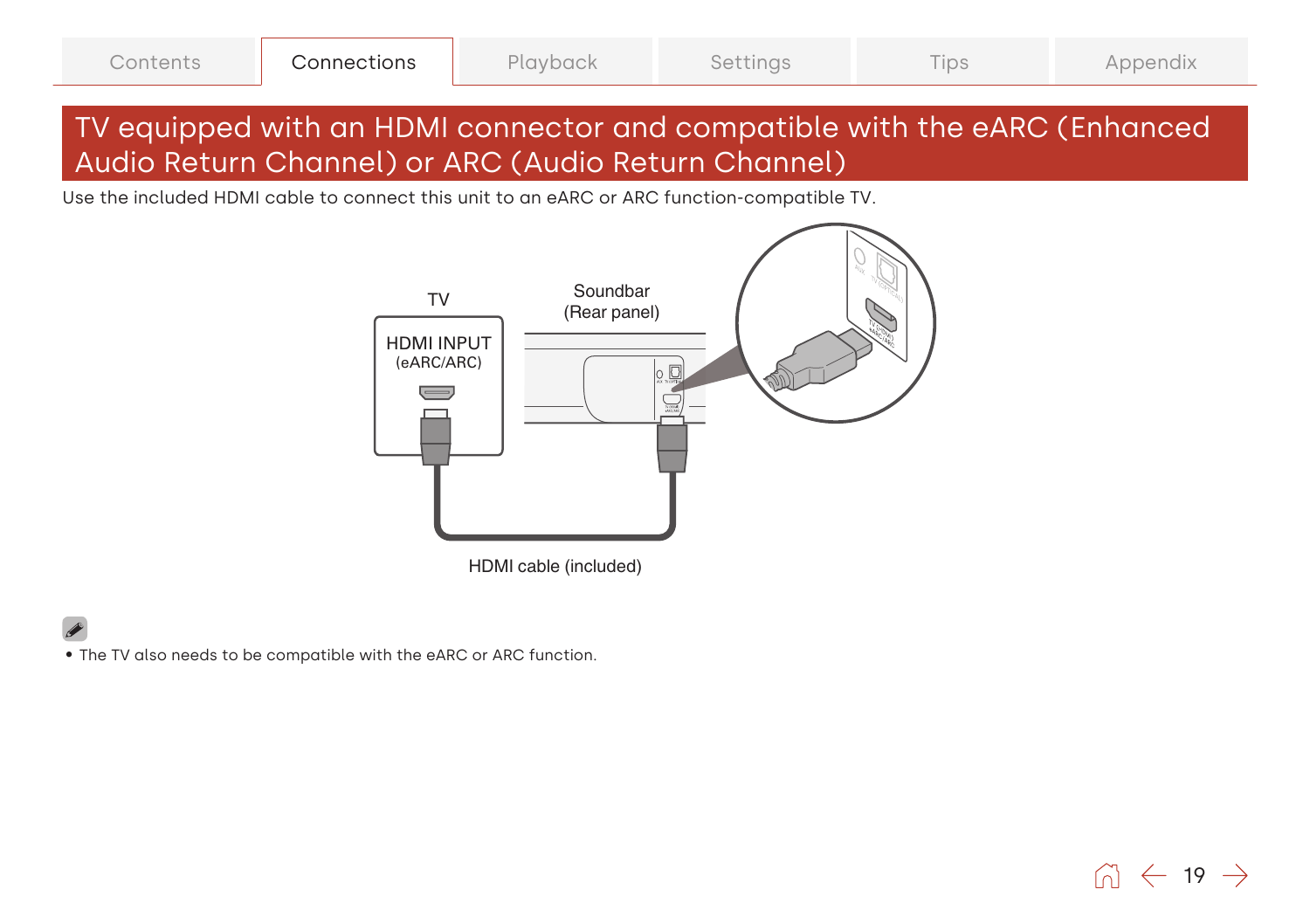# <span id="page-19-0"></span>TV equipped with an HDMI connector and incompatible with the eARC or ARC / TV equipped with an optical digital connector

Use the included HDMI and optical cables to connect this unit to your TV.



HDMI cable (included)

• Line up the optical cable with the shape of the terminal to insert.

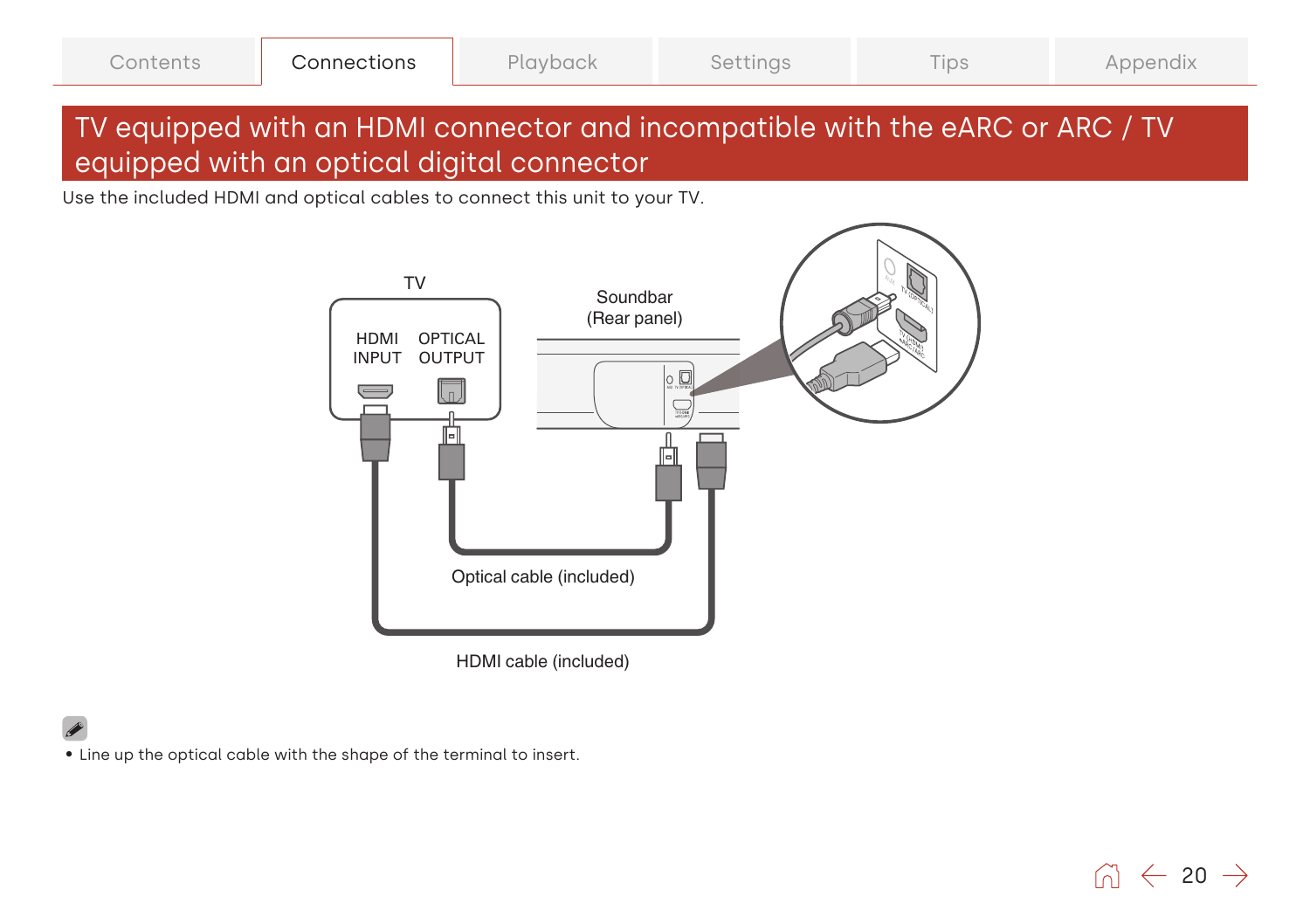# <span id="page-20-0"></span>TV equipped with an HDMI connector and incompatible with the eARC or ARC / TV equipped with an analog connector

Use the included HDMI cable and a commercially available 3.5 mm stereo audio cable to connect this unit to your TV.



HDMI cable (included)

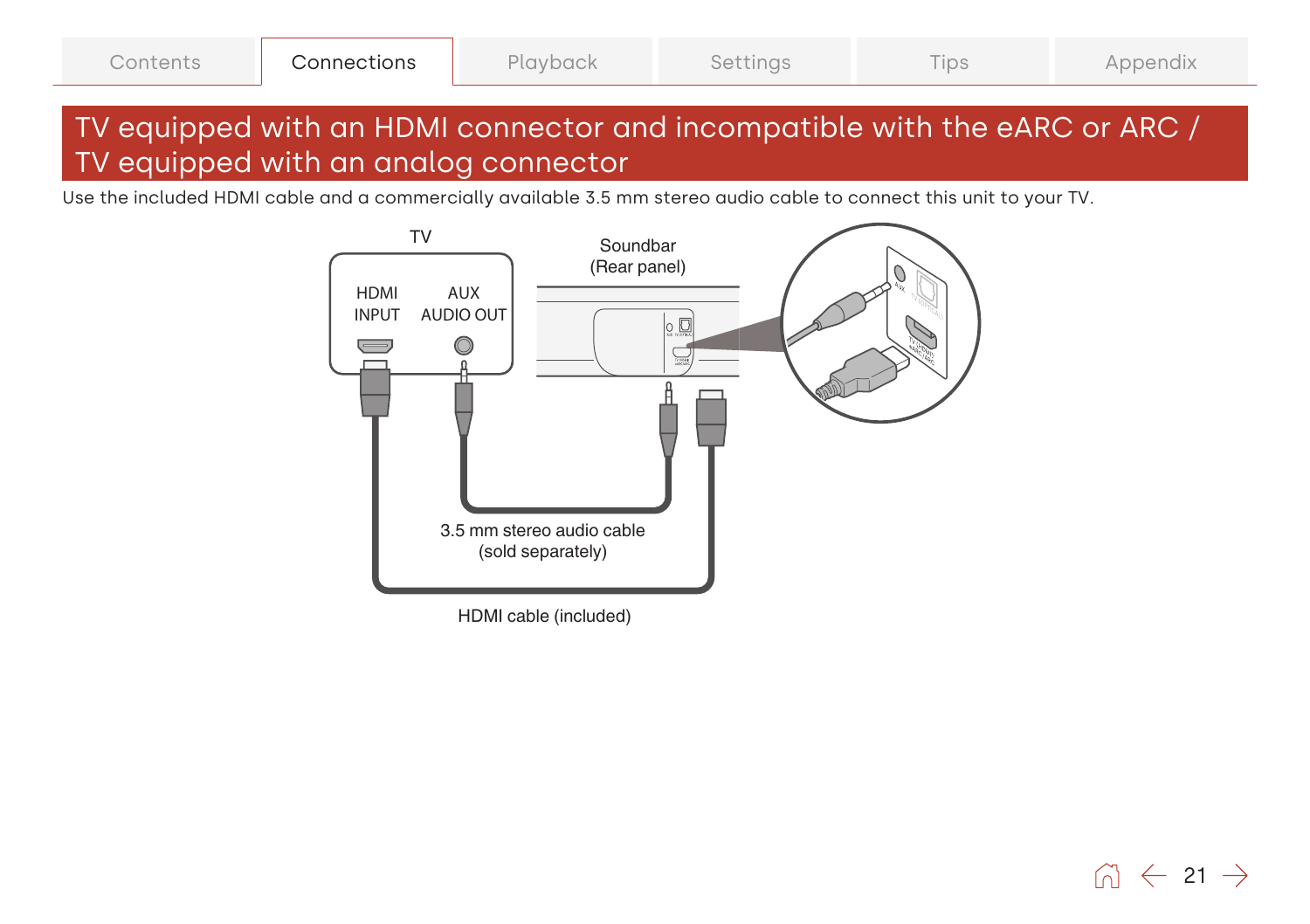<span id="page-21-0"></span>

| Contents | Connections | Playback | Settinas | $-1$<br>IDS | Appendix |
|----------|-------------|----------|----------|-------------|----------|
|----------|-------------|----------|----------|-------------|----------|

# **Connecting the power cords**

After completing all the connections, insert the power plug into the power outlet.



 $\hat{m}$   $\leftarrow$  22  $\rightarrow$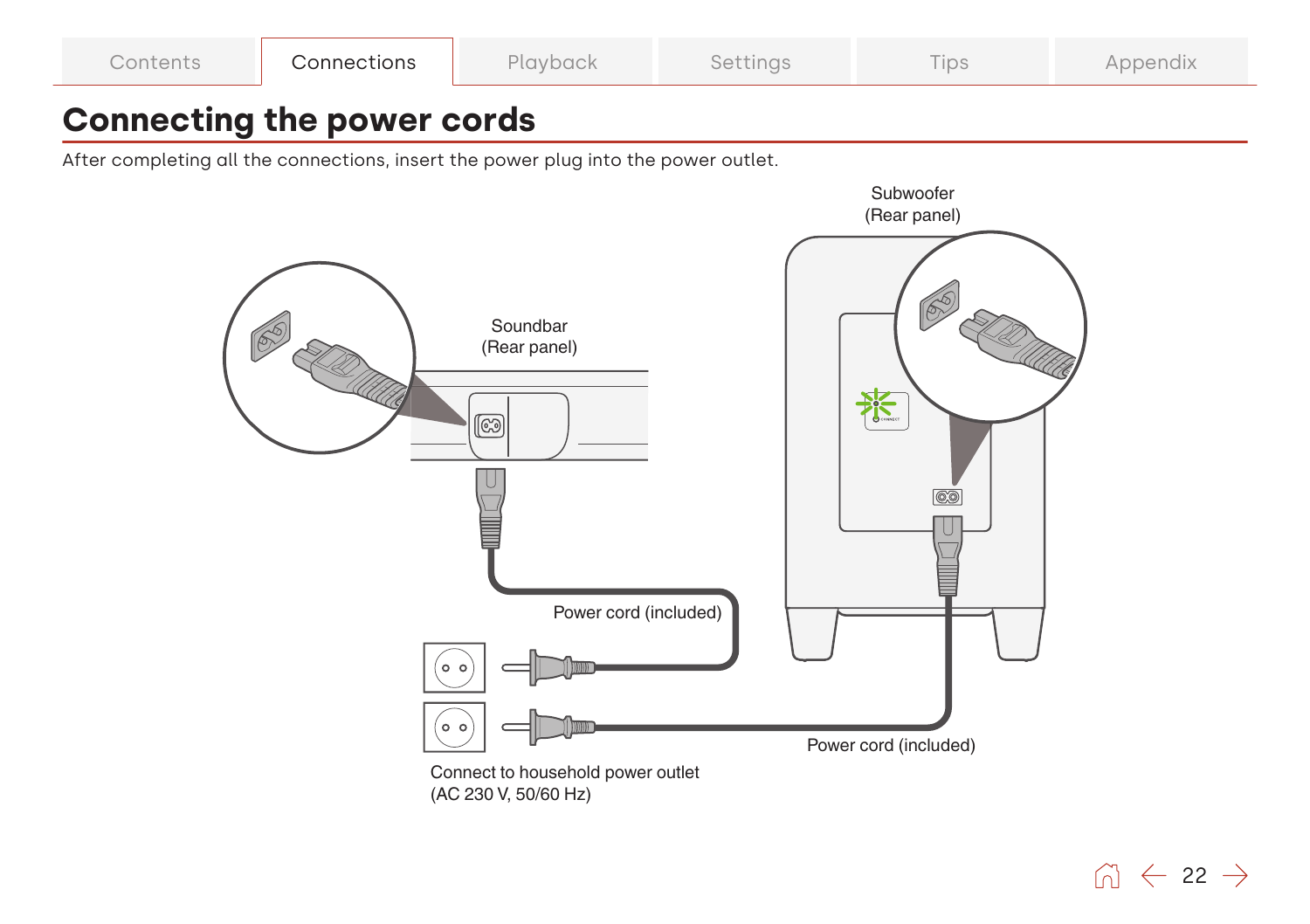<span id="page-22-0"></span>

|  | <i>c</i> ontents | <b>innections</b> | Playback | ™lnaJ | $-$<br>IDS | Appendix |
|--|------------------|-------------------|----------|-------|------------|----------|
|--|------------------|-------------------|----------|-------|------------|----------|

# **Playing TV, movies and music**



- 1 Turn on the power of the TV and connected devices.
- 2 Press  $\Phi$  to turn on power to the unit.

### 3 Press the input source button.

| TV:  | Device connected to the TV ((HDMI)<br>eARC/ARC, OPTICAL) |
|------|----------------------------------------------------------|
| AUX: | Device connected to the AUX(ANALOG)                      |
| *    | Bluetooth device                                         |

## $\Delta$  Play the device connected to this unit.

For details, see the relevant device manual.

0 Connect an HDMI control-compatible TV and this unit via HDMI and enable the HDMI control to enable linked control from either device. ([v](#page-39-0)p. 40)

$$
\text{m} \gets \text{23} \to
$$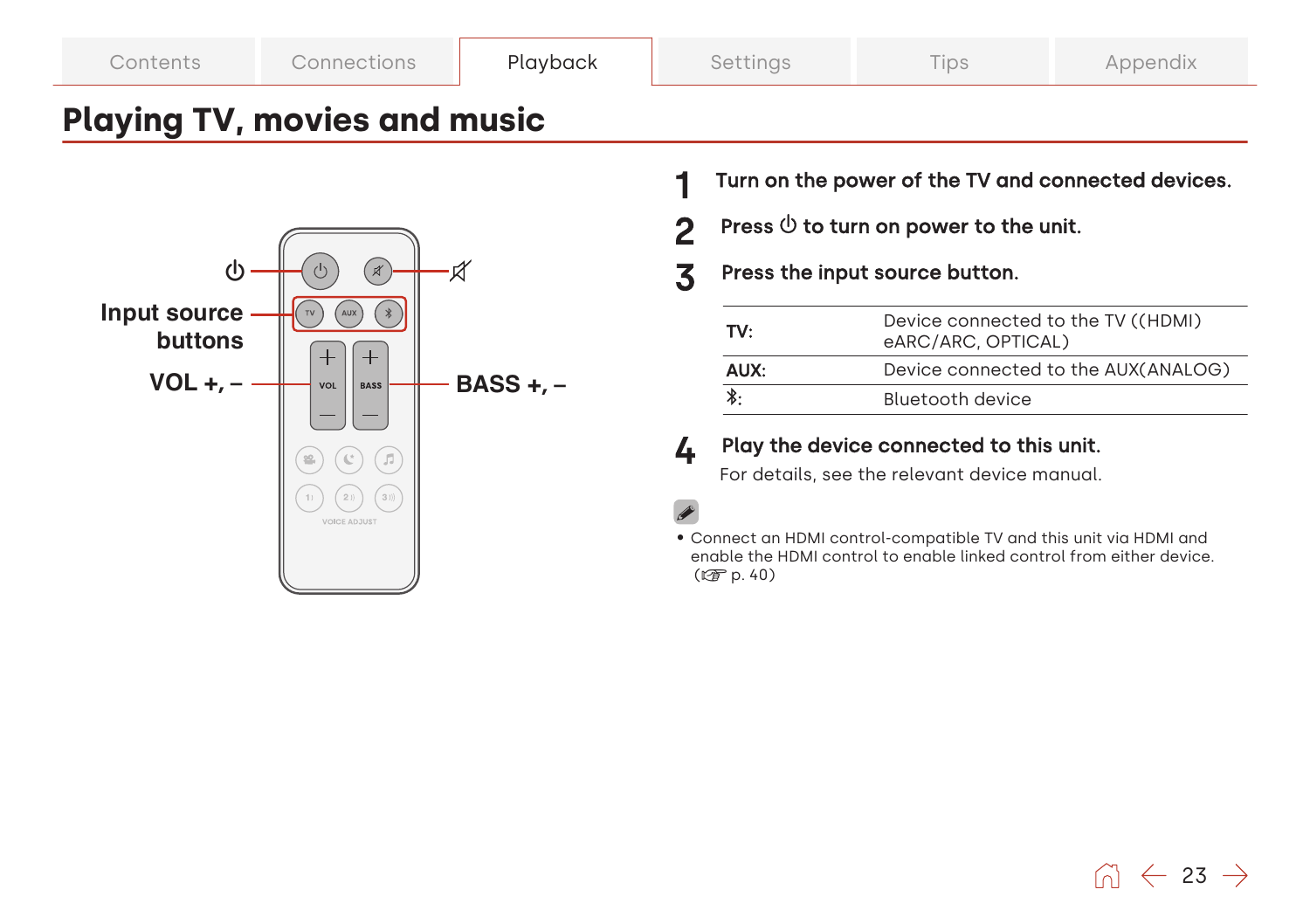# <span id="page-23-0"></span>Adjusting the volume

## Use VOL + or VOL – to adjust the volume.

When the button is pressed, the status LED lights up to match the current volume.

- 0 Each time a volume button is pressed, the status LEDs blink and the number of LEDs that are blinking increases or decreases according to the volume that is set.
- 0 The status LEDs blink three times when the maximum or minimum volume is reached.

1

0 When the power is turned on, the unit starts with the volume level that was set before being placed on standby. However, if the volume was previously set to high, it starts with the volume setting lowered to a certain level.

# Adjusting the subwoofer volume

### 1 Use BASS + or BASS – to adjust the subwoofer volume.

When the button is pressed, the status LED lights up to match the current subwoofer volume.

- The status LED blinks each time the button is pressed, and the number of flashing LEDs increases or decreases to match the subwoofer volume.
- 0 When the subwoofer volume reaches the maximum or minimum, the status LED blinks three times.

# Turning off the sound temporarily

### 1 Press  $\mathcal{A}$ .

All status LEDs blink.



• To cancel, press of again.

$$
\text{m} \gets 24 \to
$$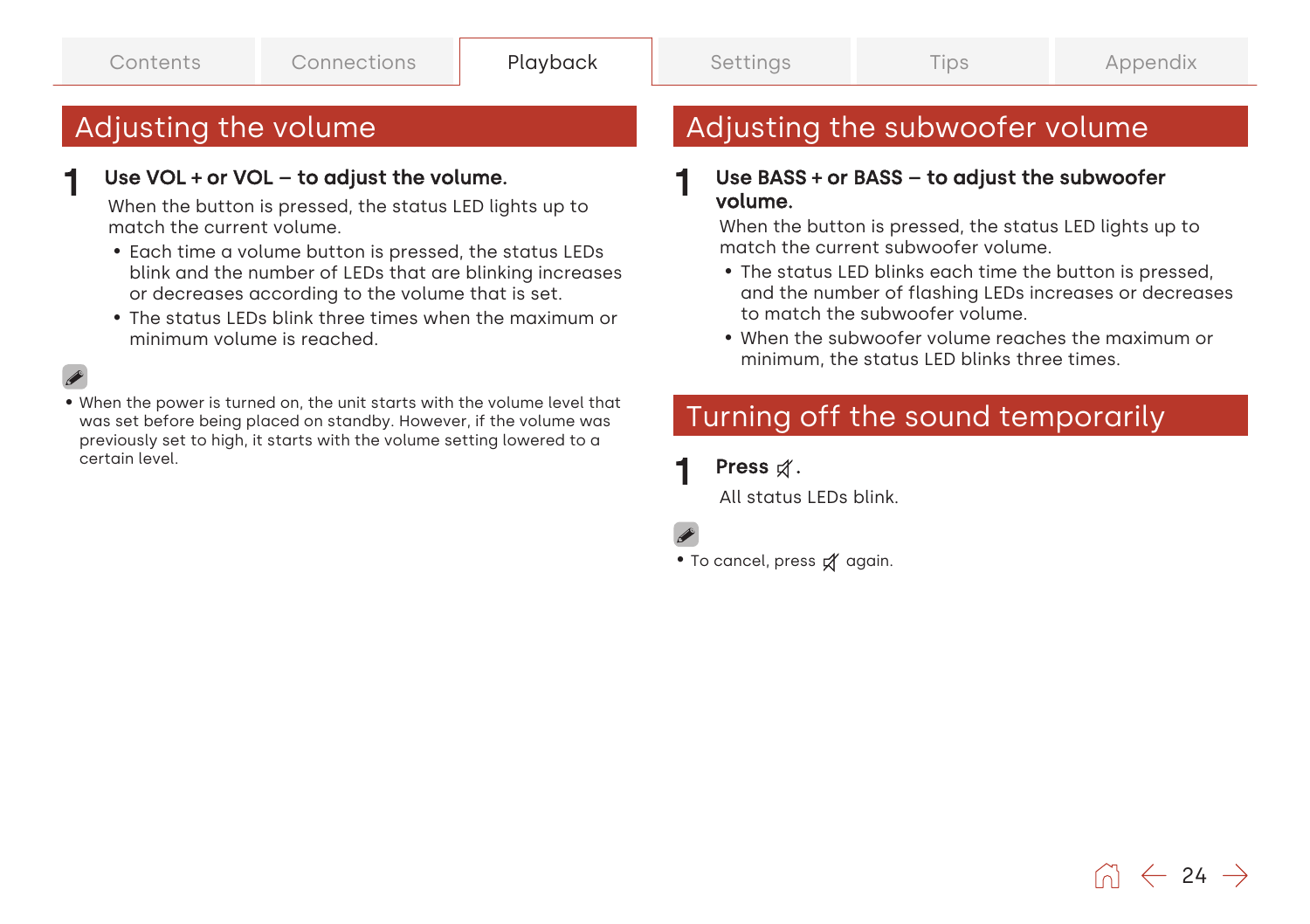<span id="page-24-0"></span>

| Contents | Connections | Playback | Settinas | $-$<br>IDS | Appendix |
|----------|-------------|----------|----------|------------|----------|
|----------|-------------|----------|----------|------------|----------|

# **Playing music on a Bluetooth device**

Music files stored on Bluetooth devices such as smartphones, digital music players, etc. can be enjoyed on this unit by pairing and connecting this unit with the Bluetooth device.



# Pairing a Bluetooth device for the first time

Pair a Bluetooth device with this unit.

Once the Bluetooth device has been paired, it does not need to be paired again.

### 1 Press  $\Phi$  to turn on power to the unit.

### 2 Press  $*$  to switch the input source to "Bluetooth".

Automatically switches to pairing mode the first time it is used.

The status LED blinks in blue when this unit is in pairing mode.

### 3 Activate the Bluetooth settings on your Bluetooth device.

### **4** Select "Polk Signa S4" from the list of devices displayed on the screen of the Bluetooth device.

The status LED lights up in blue and this unit and the Bluetooth device are paired.

 $\odot$   $\leftarrow$  25  $\rightarrow$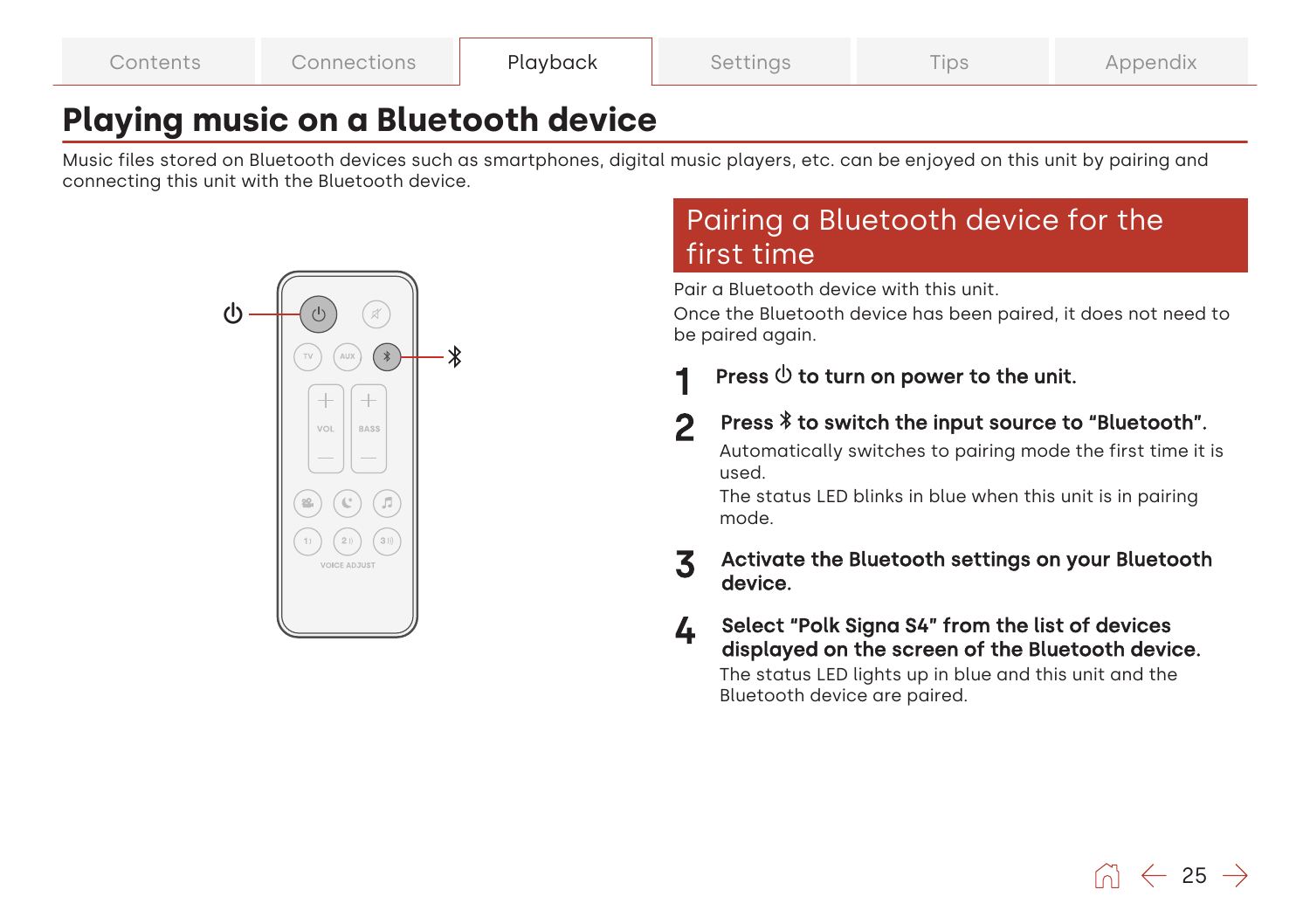# <span id="page-25-0"></span>Pairing with other Bluetooth devices

- 1 Press  $\Phi$  to turn on power to the unit.
- $\boldsymbol{c}$ Press  $\frac{1}{2}$  to switch the input source to "Bluetooth".
- 3 Activate the Bluetooth settings on your Bluetooth device.
- $\boldsymbol{\Lambda}$  Press and hold  $\hat{*}$  for 3 seconds.

This unit enters pairing mode, and the status LED repeatedly blinks in blue.

5 Select "Polk Signa S4" from the list of devices displayed on the screen of the Bluetooth device.

The status LED lights up in blue and this unit and the Bluetooth device are paired.

# Playing music with a paired Bluetooth device

- 1 Press  $\Phi$  to turn on power to the unit.
- 2 Press  $\hat{\mathcal{F}}$  to switch the input source to "Bluetooth".
- 3 Activate the Bluetooth settings on your Bluetooth device.

The status LED lights up in blue and connects to the last Bluetooth device connected. If the connection is cut, perform connection again.

A Play music using any app on your Bluetooth device.

$$
\text{m} \gets 26 \to
$$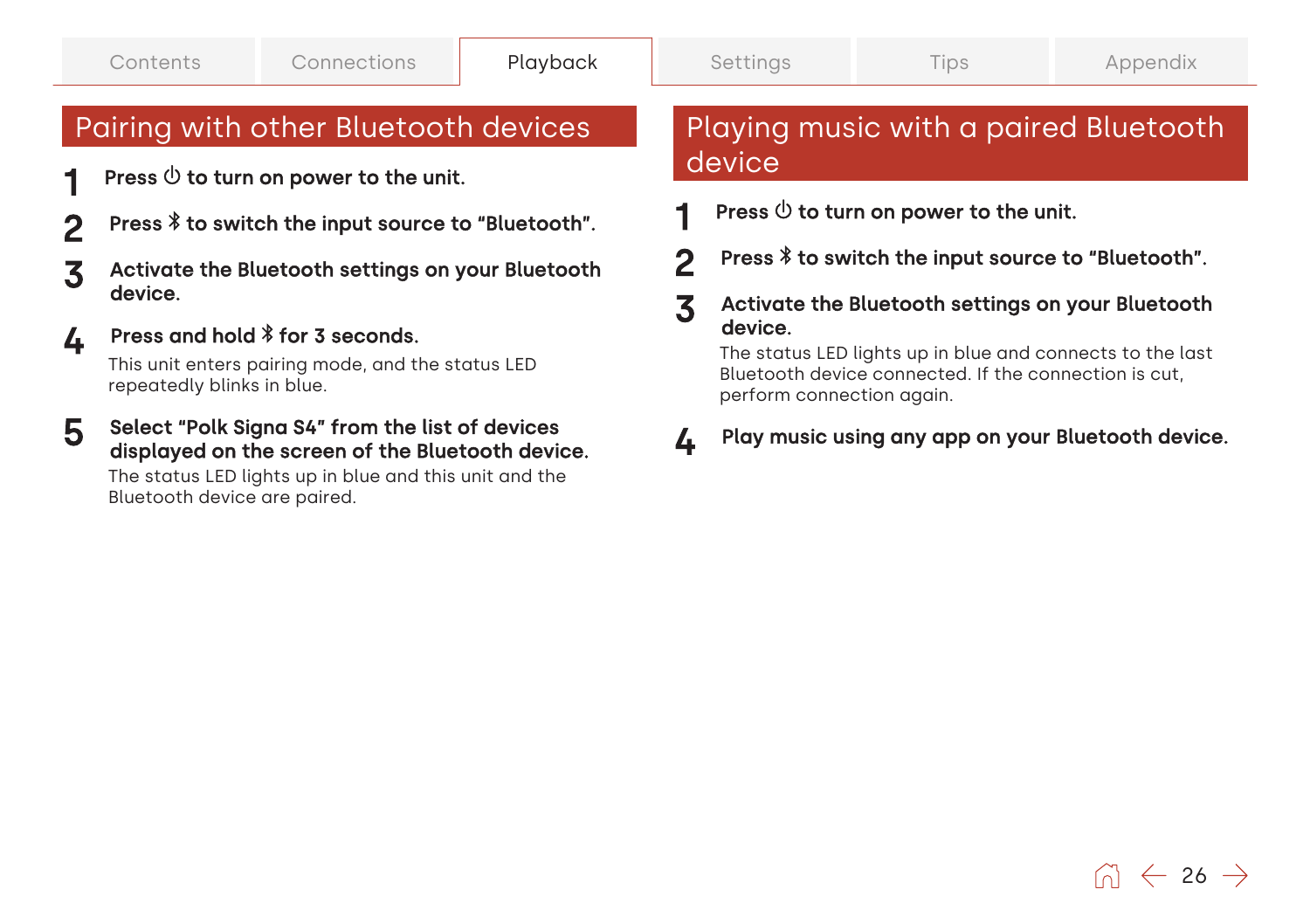<span id="page-26-0"></span>

| Contents        | Connections | Playback | Settings | <b>Tips</b> | Appendix |
|-----------------|-------------|----------|----------|-------------|----------|
| <b>Settings</b> |             |          |          |             |          |

# **Settings**

Perform the below operations and settings as needed.



# Selecting a sound mode

### 1 Press the sound mode button to select a sound mode.

When the button is pressed, the rightmost status LED blinks and the sound mode changes. ( $\mathbb{F}$  p. 9)

|                                  | Enjoy movie theater-like surround<br>sound.                                                                                                                        |
|----------------------------------|--------------------------------------------------------------------------------------------------------------------------------------------------------------------|
|                                  | Compresses the dynamic range<br>(difference between loud and soft<br>sounds) to make audio easier to<br>hear at low volumes.                                       |
| п.                               | Enjoy the full presence of a wide,<br>encompassing acoustic field.                                                                                                 |
| <b>VOICE ADJUST</b><br>$1/2/3$ : | Adjust the volume of dialog in<br>movies, vocals in music, etc. so<br>these can be heard more easily.<br>Can be set to 3 levels. Set this to<br>the desired value. |
|                                  |                                                                                                                                                                    |

 $\hat{m}$   $\leftarrow$  27  $\rightarrow$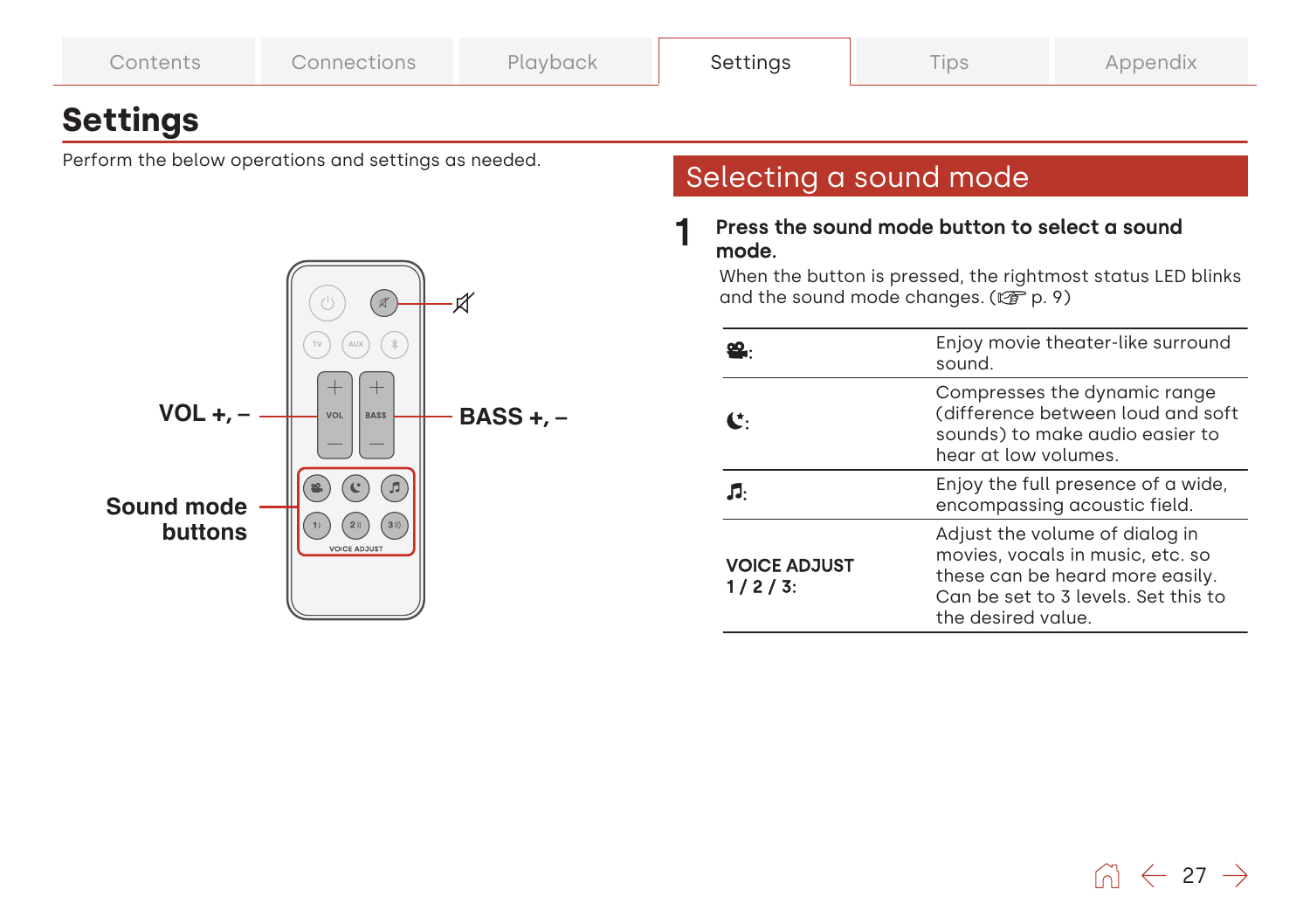1

# <span id="page-27-0"></span>Automatically setting to standby (Auto standby function)

Switch the auto standby function on or off.

When the auto standby function is turned on, the power supply for this unit automatically switches to standby if no operations have been performed for approx. 20 minutes or more and audio is not being output.

# Press and hold  $\mathfrak C$  for 5 seconds or more.

0 The auto standby function switches on or off and the status LED blinks as indicated below.



# Reducing the standby power consumption (Deep standby function)

This unit can be placed into deep standby mode, in which its standby power consumption is lower than in normal standby mode. Perform the following steps to put this unit into deep standby mode.

### 1 Press and hold VOICE ADJUST 3 for about 5 seconds or more.

• The deep standby function switches on or off and the status LED blinks as indicated below.



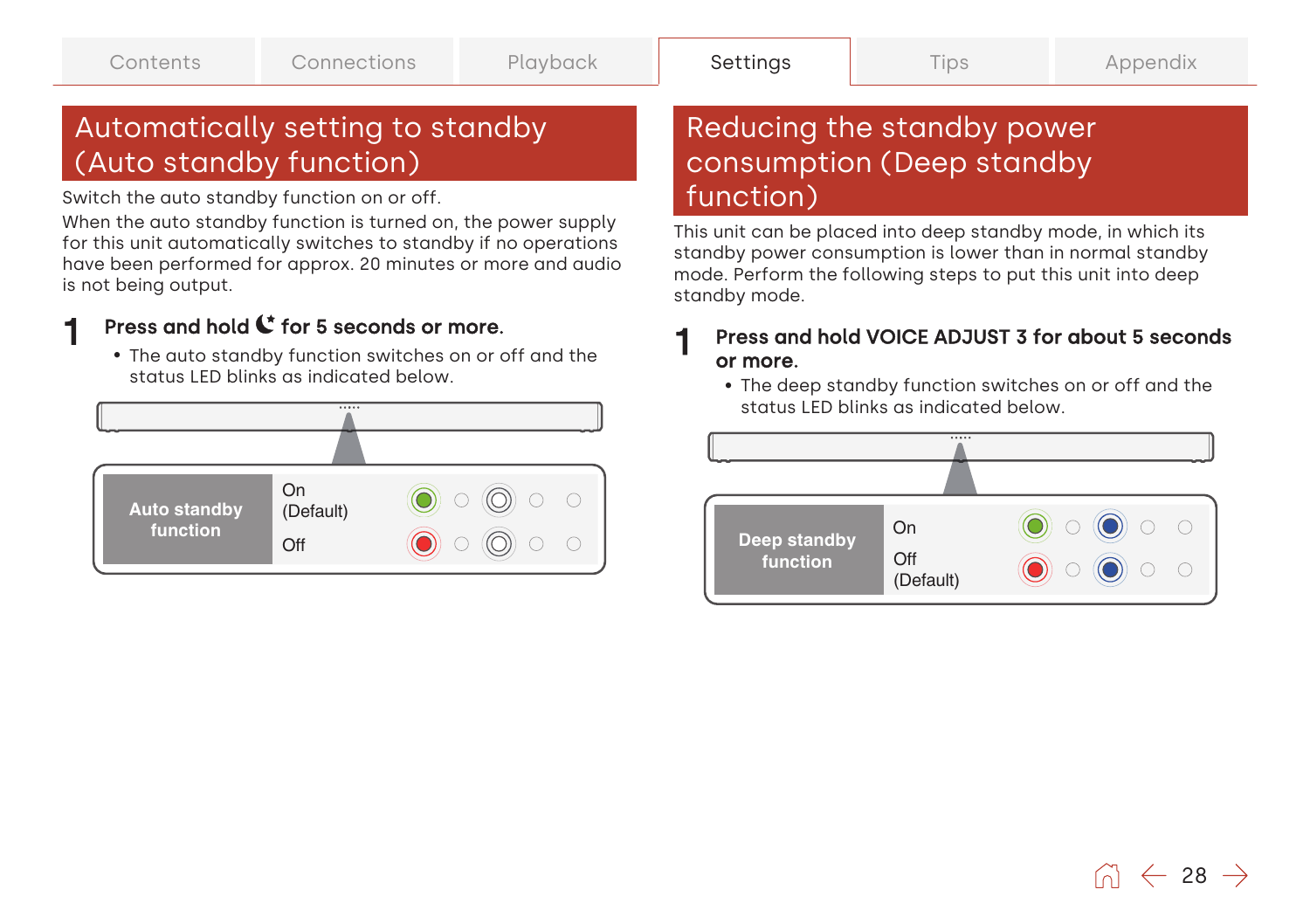- <span id="page-28-0"></span>• When the power button is pressed while the deep standby function is on, all status LEDs blink in white three times and this unit enter deep standby mode.
- 0 When the power button is pressed while the deep standby function is off, all status LEDs blink in green three times and this unit enter normal standby mode.

### NOTE

- When this unit is in deep standby mode, it cannot be turned on by performing streaming operations with a Bluetooth connection.
- 0 When this unit is in deep standby mode, the auto on control function of the optical and AUX inputs cannot turn on the unit. ( $\sqrt{p}$  p. 30)

# Switching the standby linking via HDMI control function on or off

In the default settings, the HDMI control automatically puts the unit into standby mode, linked to the TV's power standby operation. When the standby linking via HDMI control function is turned off, music playback can continue without this unit switching to standby, even if the TV is set to standby while a music player or other device is connected and playing.

### 1 Press and hold  $\mathfrak{B}$  for 5 seconds or more.

• The standby linking via HDMI control function switches on or off and the status LED blinks as indicated below.



 $\widehat{10}$   $\leftarrow$  29  $\rightarrow$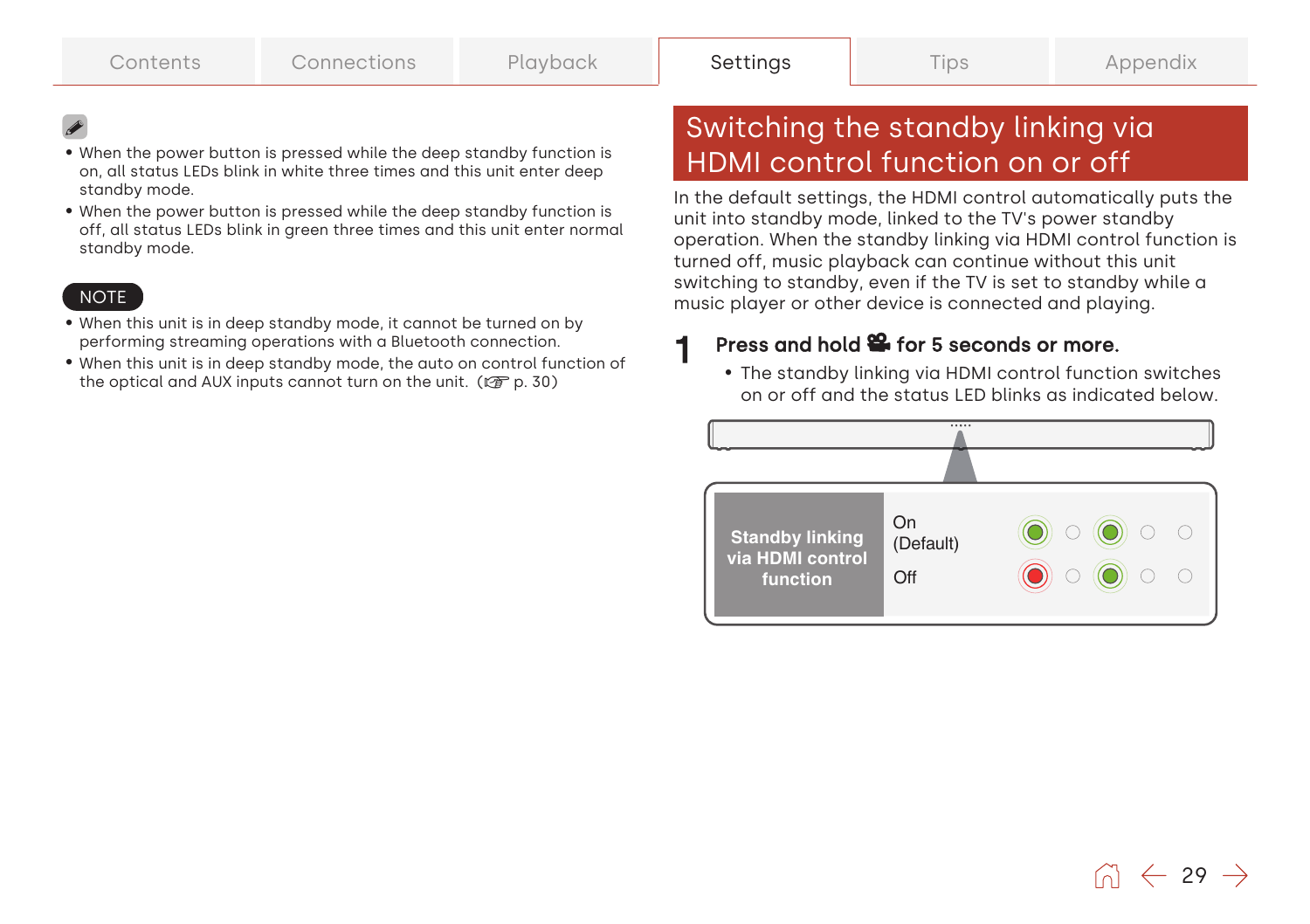1

 $\odot$   $\leftarrow$  30  $\rightarrow$ 

# <span id="page-29-0"></span>Automatically turning on the power according to the playback of the playback device (Auto on control function)

If you turn on the auto on control function and playback is started by the playback device while this unit is on standby, the power of this unit is automatically turned on and playback is started. In addition, if the power is on, the input source is automatically switched according to the playback of the playback device. The auto on control function can be set to on or off for each input source.

Switch to the input source you want to set.

 $\mathbf{c}$ On the remote control unit, press the button that corresponds to the input source you want to set for five seconds or longer.

| Input source       | Button     |
|--------------------|------------|
| TV (HDMI) eARC/ARC | ITV        |
| OPTICAL            |            |
| AUX                | <b>AUX</b> |

The status LEDs in the display of the current input source blink three times.



- 0 Even if the auto on control function is on for the optical input or AUX input, the input source will not switch automatically during HDMI (eARC/ARC) playback.
- 0 When this unit is in deep standby mode, the auto on control function of the optical and AUX inputs cannot turn on the unit. ( $\mathbb{Q}$  p. [28\)](#page-27-0)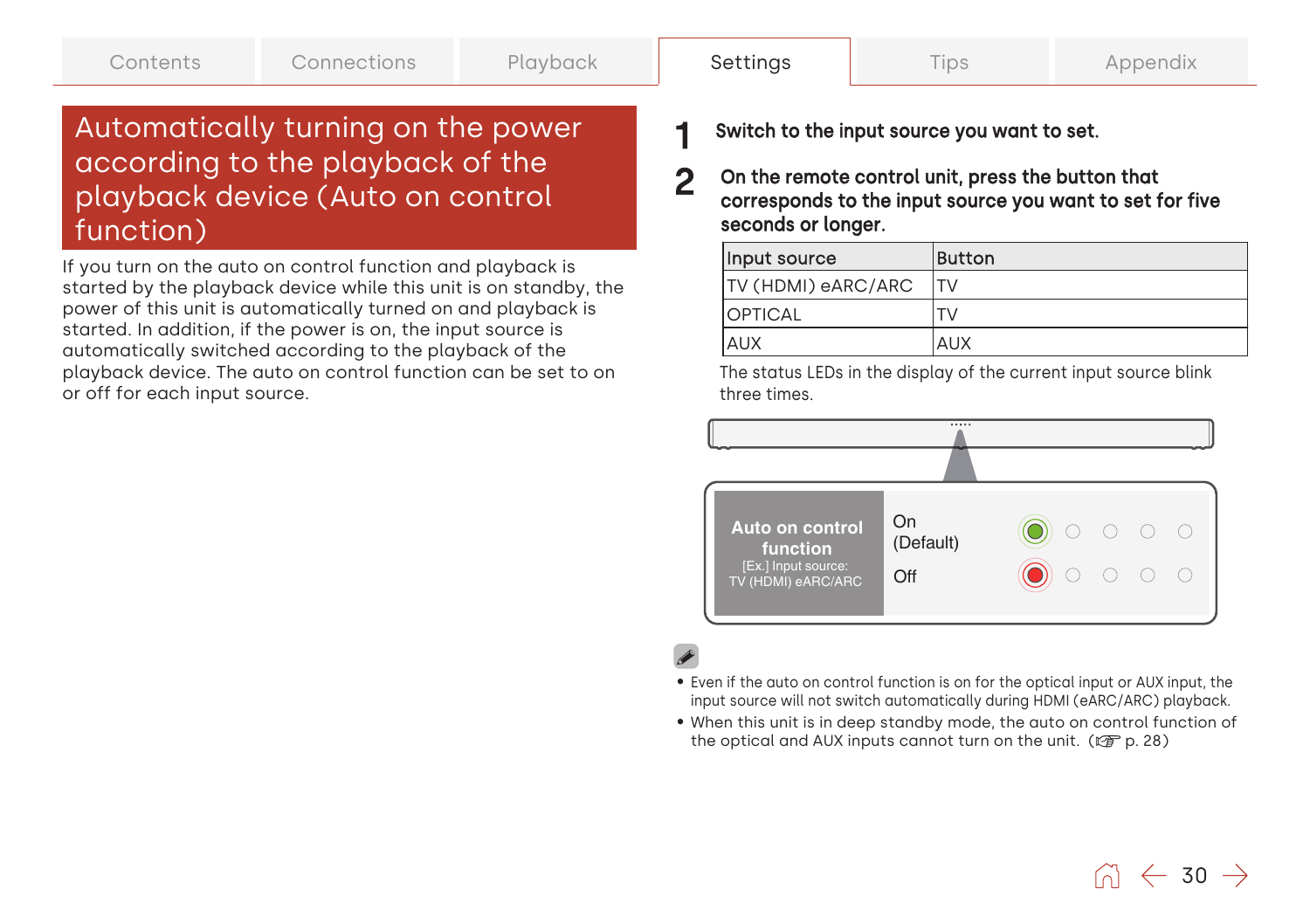# <span id="page-30-0"></span>Operating this unit using the remote control of a TV

There are three ways to operate this unit using the remote control of a TV.

### • HDMI control function

Connect this unit to a TV that supports the HDMI control function with an HDMI cable and enable the HDMI control setting on the TV to perform basic operations on this unit (changing the input source, turning the power on and off, adjusting the volume) with the remote control of the TV. Refer to "HDMI control function" for more information about the HDMI control function. ( $\mathbb{P}$ P p. 40)

### Remote control preset function

This unit is preset such that you can adjust the volume using the volume adjustment button on the remote controls for the televisions of major manufacturers. This is useful when the television you are using does not support HDMI control, or when you connect to a television that does not have an HDMI connector.

### • Remote control learning function

If your TV does not support the HDMI control function and Remote control preset function, use this unit's remote control learning function. This enables you to operate this unit with the remote control of a TV. ("Using the remote control learning function" ( $\mathbb{F}$  p. 31))

# Using the remote control learning function

### 1 Press and hold the main unit's  $\overline{\trianglelefteq}$  for 3 seconds or more.

Among the LEDs on the status display, one white LED light moves back and forth from left to right and indicates that the remote control learning mode has started.

### 2 Point the remote control of this unit at the remote sensor of this unit and press the remote control button to be learned (e.g. VOL +) once.

All status LEDs blink in white.



 $\widehat{10}$   $\leftarrow$  31  $\rightarrow$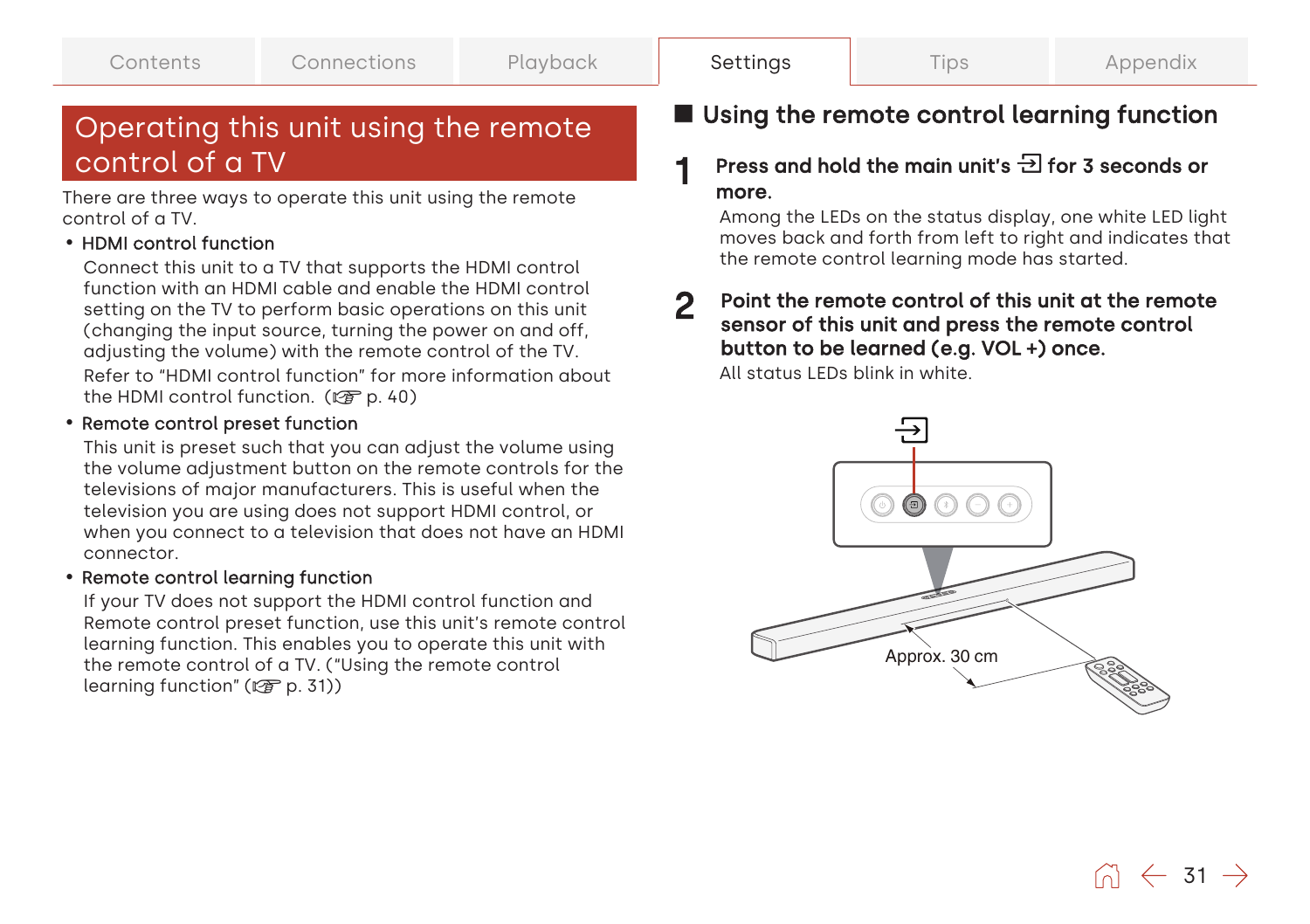### 3 Point the remote control of the TV at the remote control sensor of this unit and press the remote control button to be learned (e.g. the button to increase the volume) once.

If learning is successful, the rightmost status LED blinks in green three times.

If learning is unsuccessful, the rightmost status LED blinks in red three times. Repeat steps 2 and 3 if this happens.

# $\overline{\mathscr{L}}$

0 When the status LEDs blink in white again, press the TV remote control button (e.g. the button to increase the volume) once more.

### $\Delta$  To learn a new function, repeat steps 2 and 3 with the next function.

# **5** Press and hold the main unit's  $\overline{\triangle}$  for 3 seconds or more.

The rightmost status LED blinks white three times and indicates that the remote control learning mode is completed.

The unit exits remote control learning mode.

### 6 Confirm that the operation (e.g. increasing the volume) can be performed on this unit with the TV remote control.

- $\bullet$  To delete all learned data, press and hold  $\overline{\trianglelefteq}$  on the sound bar for 10 seconds until all status LEDs blink in purple five times.
- 0 Operations cannot be performed with the remote control learning function during the Deep standby.
- 0 Other operations cannot be performed when in remote control learning mode.
- 0 Remote control learning may not be possible depending on the type of TV remote control.

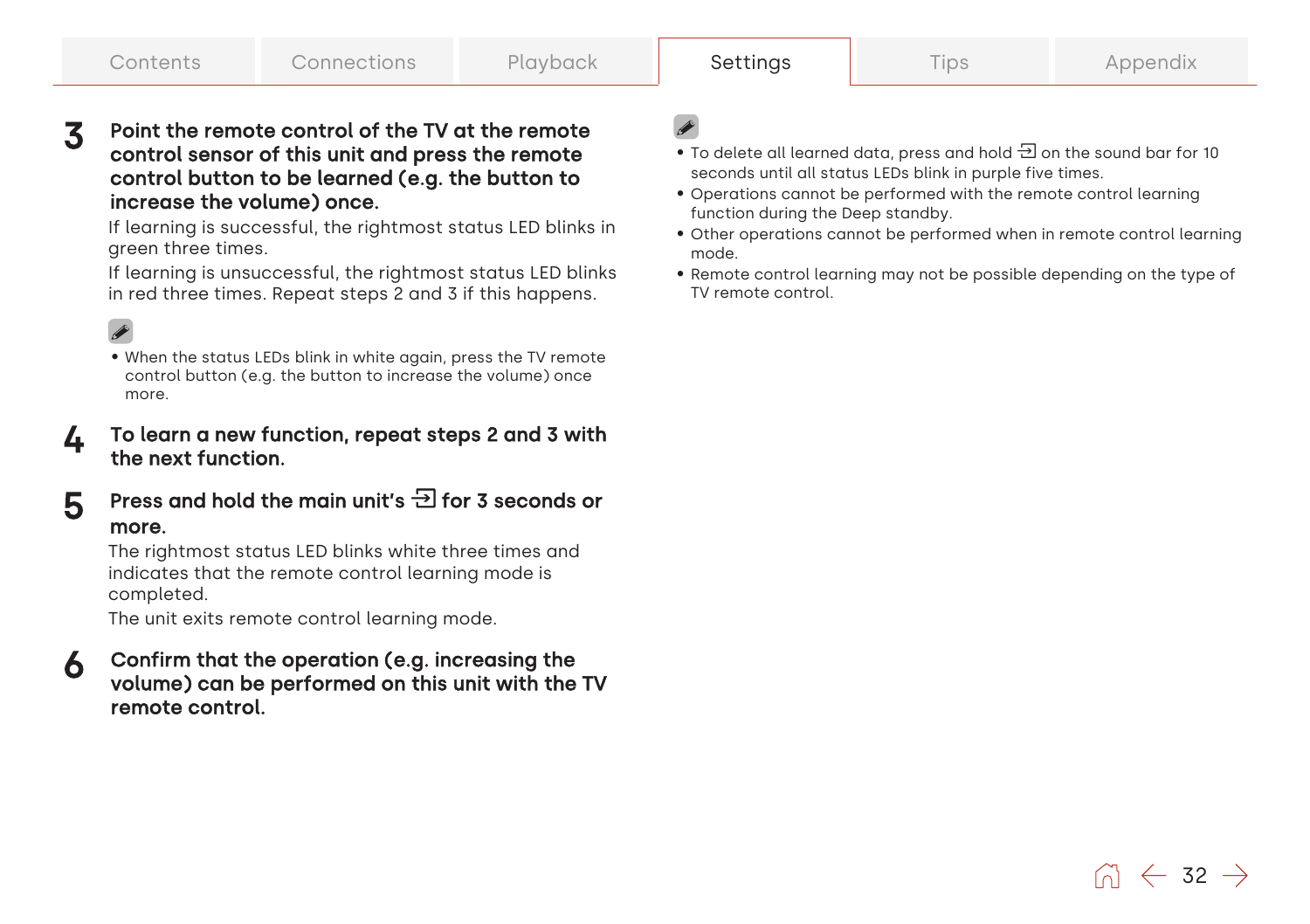<span id="page-32-0"></span>

| Contents | Connections | Playback | Settings | --<br>l Ips | Appendix |
|----------|-------------|----------|----------|-------------|----------|
|----------|-------------|----------|----------|-------------|----------|

# **Troubleshooting**

If a problem should arise, first check the following:

- **1.** Are the connections correct?
- **2.** Is the set being operated as described in the owner's manual?
- **3.** Are the other devices operating properly?

If this unit does not operate properly, check the corresponding symptoms in this section.

If the symptoms do not match any of those described here, consult your dealer as it could be due to a fault in this unit. In this case, disconnect the power immediately and contact the store where you purchased this unit.

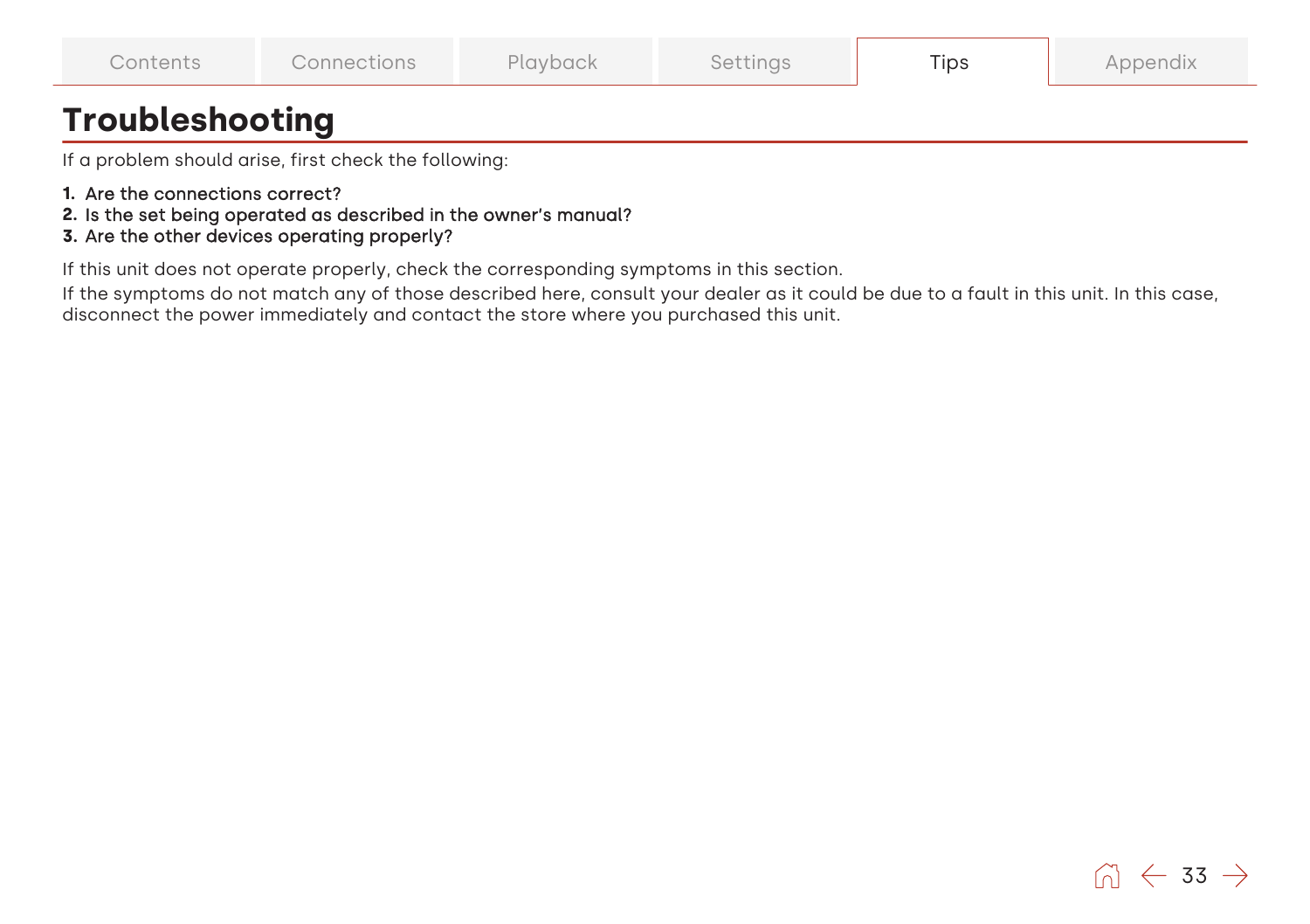# <span id="page-33-0"></span>Power does not turn on / Power is turned off

### Power does not turn on.

- Check whether the power plug is correctly inserted into the power outlet. ( $\mathbb{F}$  p. 22)
- $\bullet$  If the power of this unit cannot be turned on with the remote control for the TV, press the  $\Phi$  button to turn on the power of this unit. (vp. [40\)](#page-39-0)
- 0 Enable the TV's HDMI control function when using an HDMI cable to connect this unit to your HDMI control-compatible TV. (See the TV owner's manual for details.)
- $\bullet$  If the power cannot be turned on through a Bluetooth connection, this is in the deep standby mode. Press the  $\emptyset$  to turn on power to the unit.  $(\sqrt{p})$  p. [28\)](#page-27-0)
- 0 If you set the auto on control function to off, the power of this unit will not automatically turn on even if playback is started by the TV or the playback device. ( $\mathbb{C}$ P p. [30\)](#page-29-0)
- If the power cannot be turned on using the auto on control function of the optical and AUX inputs, this is in the deep standby mode. Press the  $\theta$  to turn on power to the unit. ( $\mathbb{F}$  p. 30)

### Power automatically turns off.

0 If no operations have been performed for 20 minutes or more and audio is not being input, this unit automatically switches to standby. Turn this unit's power on again. To prevent the power from turning off automatically, turn off the auto standby function.  $(\sqrt{p})$  p. [28\)](#page-27-0)

### Even if the power of the TV is turned off, the power of this unit is not automatically turned off.

- 0 If the standby linking via HDMI control function is turned off, this unit will not switch to standby even if the power of the TV that is connected via HDMI is turned off.  $(\mathbb{F}P P. 29)$  $(\mathbb{F}P P. 29)$
- 0 If the input source is Bluetooth, this unit will not switch to standby even if the power of the TV that is connected via HDMI is turned off.

### Power turns off and the the left most status LED flashes in red.

- 0 The protection circuit has been activated due to a rise in temperature within sound bar. Unplug the power cord, wait about an hour until this unit cools down sufficiently, and then turn the power on again.
- Turn on the power again and turn down the volume.

 $\hat{m} \leftarrow 34 \rightarrow$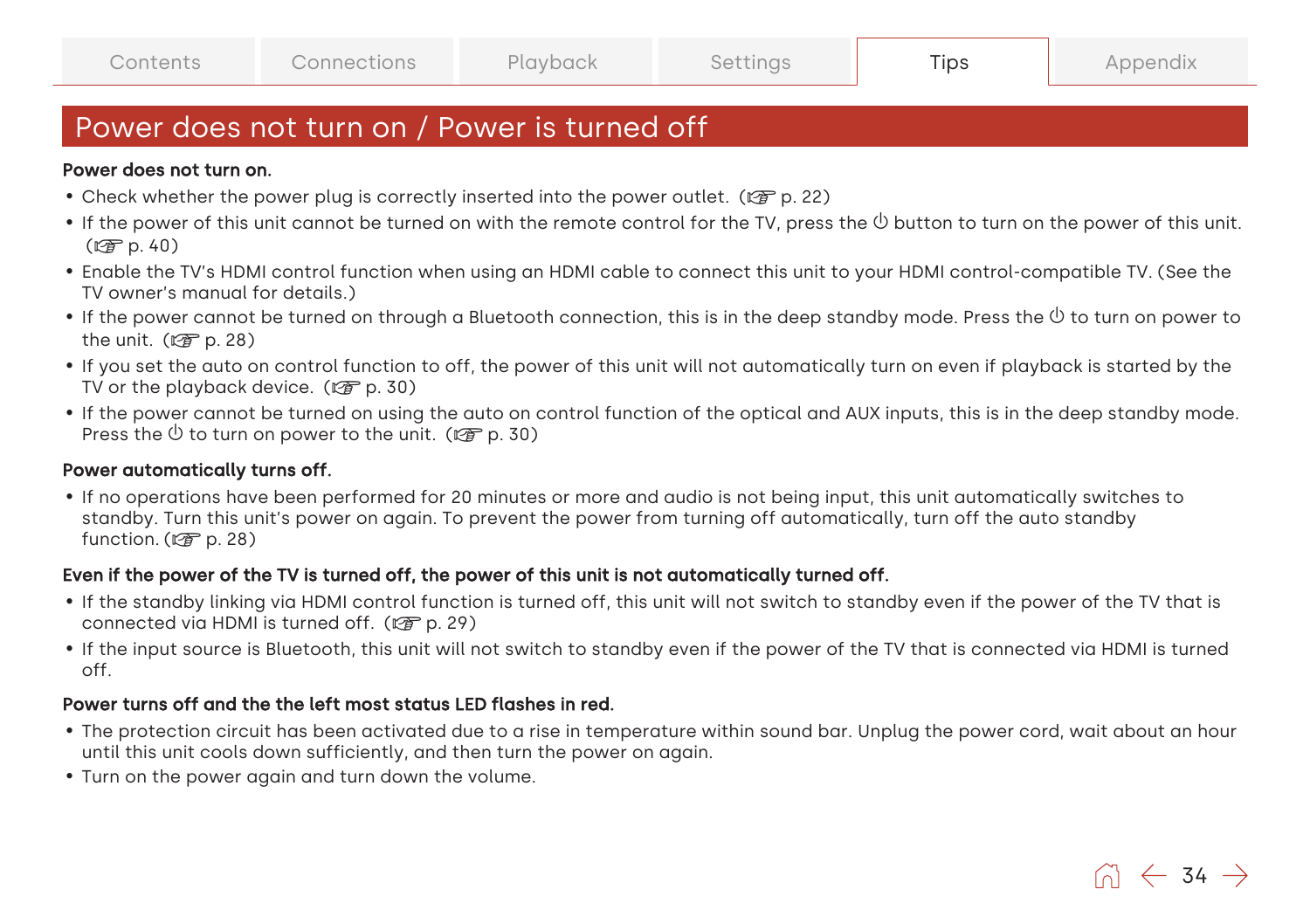# <span id="page-34-0"></span>Operations cannot be performed through the remote control unit

### Operations cannot be performed through the remote control unit.

- Batteries are worn out. Replace with new batteries. ( $\mathbb{F}$  p. 6)
- Operate the remote control unit within a distance of about 7 m from this unit and at an angle of within 30°. ( $\mathbb{F}_p$  p. 6)
- Remove any obstacle between this unit and the remote control unit.
- Insert the batteries in the proper direction, checking the  $\oplus$  and  $\ominus$  marks. ( $\mathbb{Z}$  p. 6)
- 0 This unit's remote control sensor is exposed to strong light (direct sunlight, inverter type fluorescent bulb light, etc.). Move this unit to a place in which the remote control sensor will not be exposed to strong light.

# Trouble teaching this unit remote control commands

### Trouble teaching this unit remote control commands.

0 Remember that while this unit can learn almost all IR (infrared) remote commands, there remain a few rare code formats that cannot be taught.

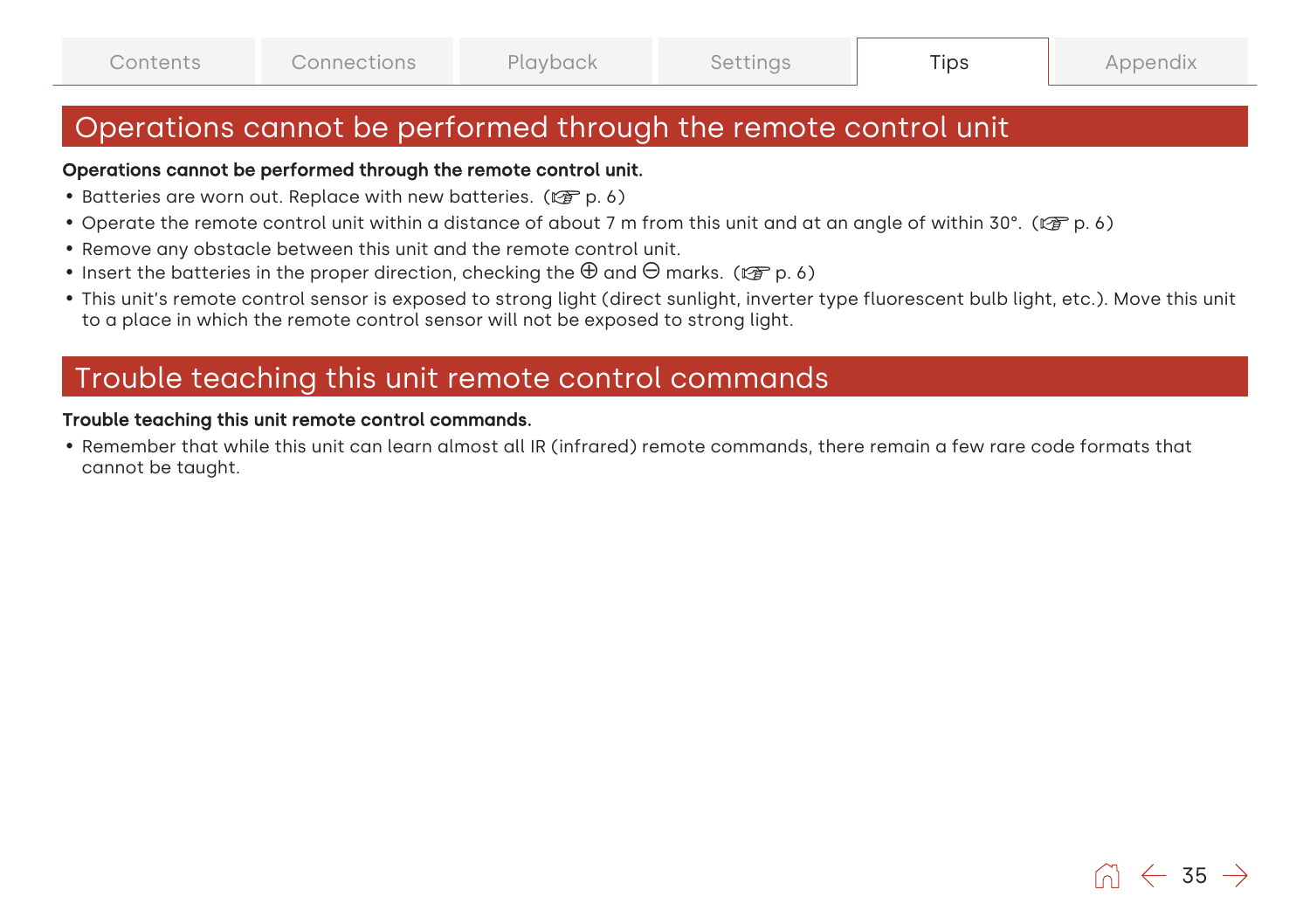<span id="page-35-0"></span>

| Contents | Connections | Playback | Settings | <b>IDS</b> | Appendix |
|----------|-------------|----------|----------|------------|----------|
|----------|-------------|----------|----------|------------|----------|

# No sound comes out

### No sound comes out.

- Check the connections for all de[v](#page-17-0)ices. ( $\mathbb{F}$  p. 18)
- Insert connection cables all the way in.
- 0 Check that input connectors and output connectors are not reversely connected.
- Check cables for damage.
- Check that a proper input source is selected. ( $\mathbb{Q}$ Pp. 23)
- Adjust the [v](#page-23-0)olume.  $(\sqrt{p} \cdot 24)$
- Make sure [v](#page-23-0)olume is not muted. ( $\mathbb{Q}$  p. 24)
- **•** If the status LED lights up in red, an audio signal that is not supported by this unit is input. ( $\mathbb{F}$  refer 0. 9) In that case, set the audio format to "PCM" on the audio output device.

### No sound is produced from subwoofer.

- 0 When there is an obstacle between the sound bar and the subwoofer, remove it or place the subwoofer closer to the sound bar.
- 0 To prevent electromagnetic interference, locate this unit away from microwave ovens, wireless LAN devices and other Bluetooth devices.
- Make sure the subwoofer status display LED is lit in green. If lights are not lit, it may indicate that the sound bar and subwoofer are not wirelessly connected. Perform connection again according to the following steps.
	- $\circ$  Press the  $\circledcirc$  button to turn on power to the unit.
- (2) Press and hold the subwoofer CONNECT button for 3 seconds or more.
	- The subwoofer status LED blinks in green, the subwoofer enters pairing mode.
- (3) Press and hold the sound bar  $\sqrt[8]{}$  and + buttons for 5 seconds or more until the soundbar status LED blinks in red.

The sound bar enters pairing mode, the subwoofer automatically wirelessly connects to the sound bar. Perform steps  $(i)$  to  $(i)$ again if they do not connect.

$$
\widehat{\mathbb{M}}\,\in\,\mathsf{36}\,\Rightarrow
$$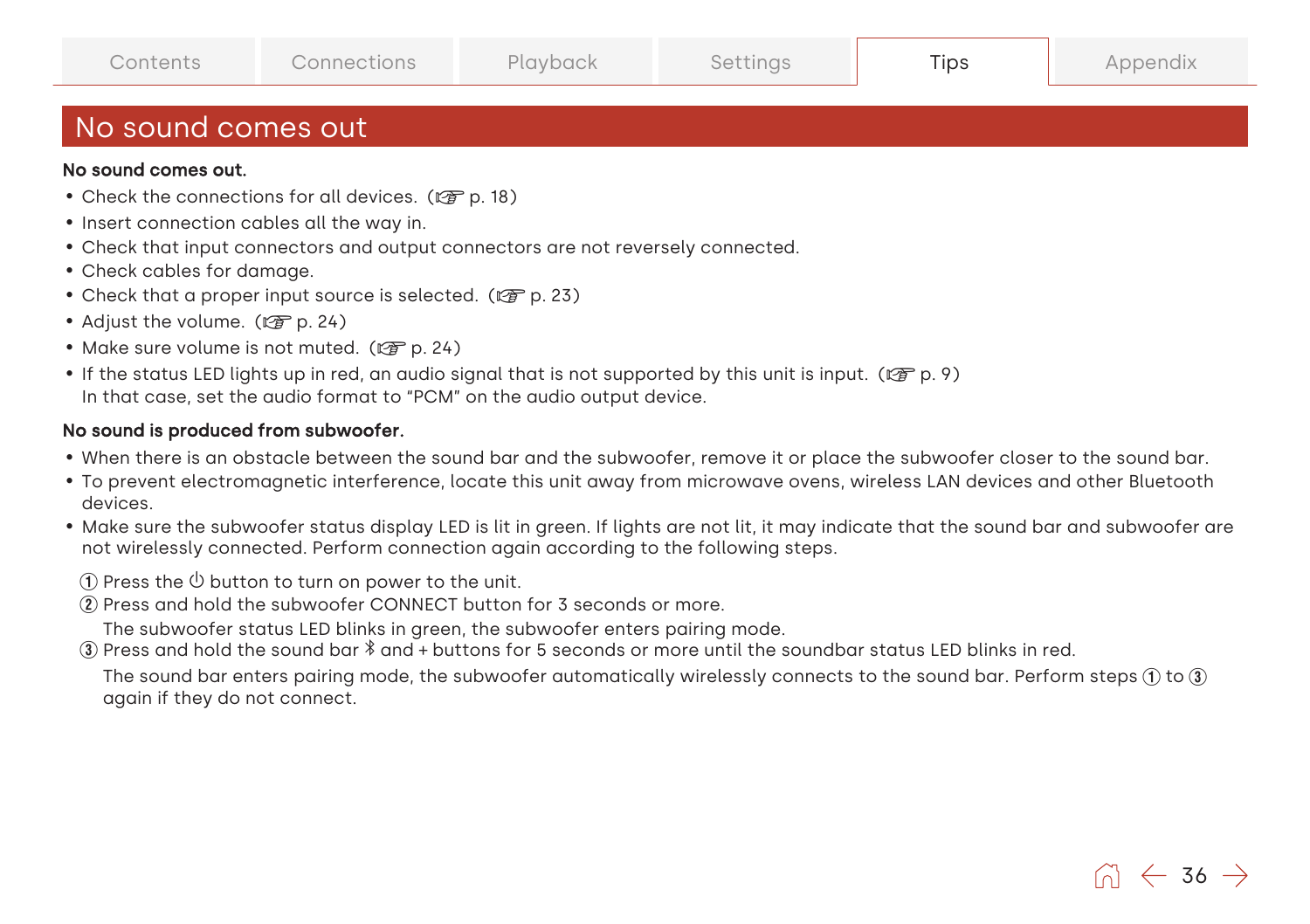# <span id="page-36-0"></span>Bluetooth playback does not work

### Cannot pair with a Bluetooth device.

- 0 It may be that Bluetooth is not enabled on the Bluetooth device. See the owner's manual of the Bluetooth device to enable the Bluetooth function.
- 0 This unit may be paired with another Bluetooth device. Select this unit from the list of devices displayed on the screen of the Bluetooth device.
- Bring the Bluetooth device near to this unit.
- 0 Turn the power of the Bluetooth device off and on again, and then try again.
- Only 1 Bluetooth device can be connected at a time.
- The connection from the Bluetooth mobile device is malfunctioning. Power cycle the mobile device, remove the pairing information and re-pair this unit to the mobile device.

### The sound is cut off.

- Bring the Bluetooth device near to this unit.
- Remove obstructions between the Bluetooth device and this unit.
- 0 To prevent electromagnetic interference, locate this unit away from microwave ovens, wireless LAN devices and other Bluetooth devices.
- Pair with the Bluetooth de[v](#page-24-0)ice again.  $(\sqrt{p} R)^2$  p. 25)

# $\widehat{10}$   $\leftarrow$  37  $\rightarrow$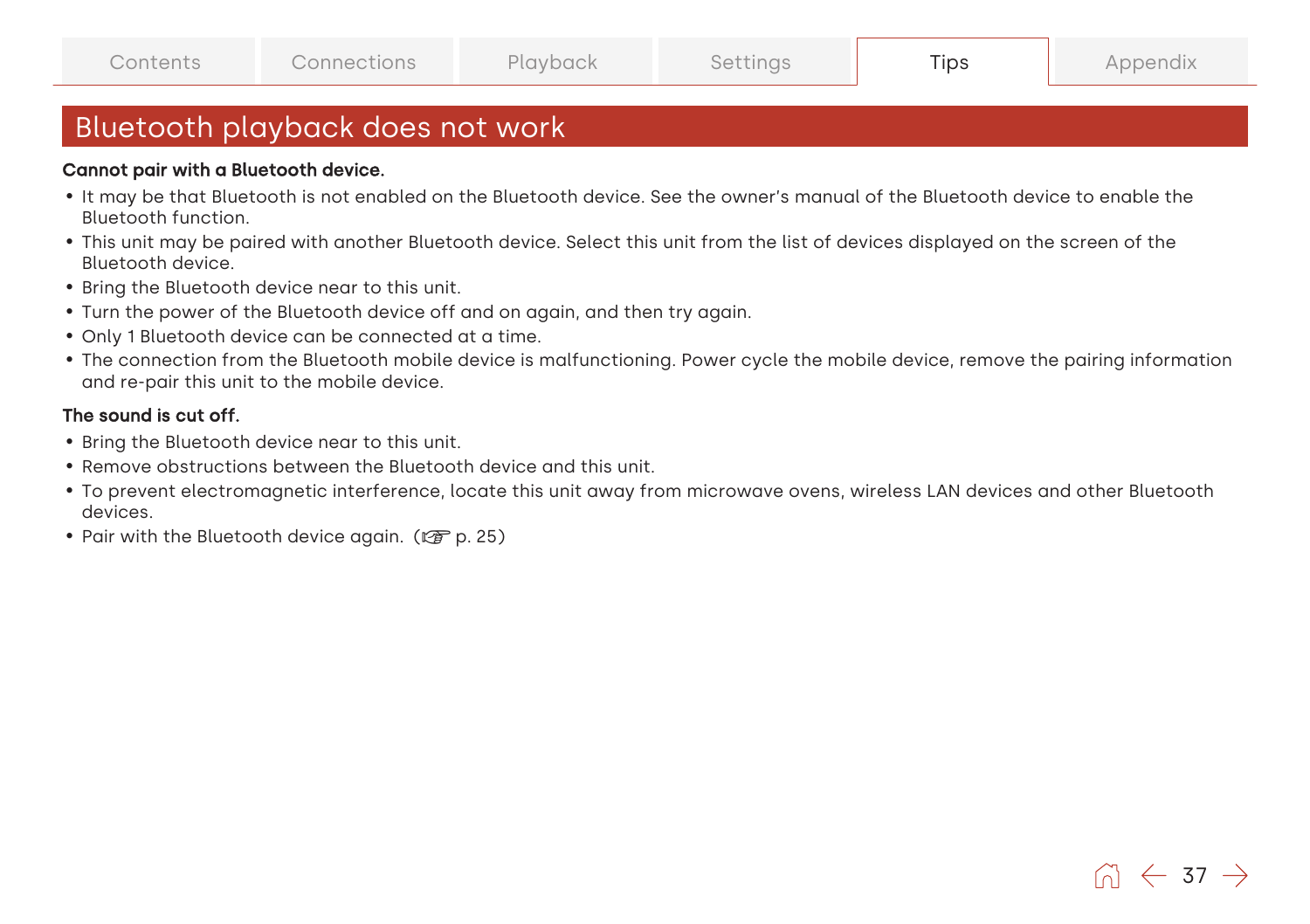$\widehat{10}$   $\leftarrow$  38  $\rightarrow$ 

# <span id="page-37-0"></span>The HDMI control function does not work

### The HDMI control function does not work.

- 0 You cannot operate devices that are not compatible with the HDMI control function. In addition, depending on the connected device or the settings, the HDMI control function may not work. In this case, operate the external device directly.
- 0 Check that the HDMI control function setting is enabled on all devices connected to this unit.

# Audio can be heard coming from the TV's speakers

### Audio can be heard coming from the TV's speakers.

0 Disable the TV's speakers (usually a setup-menu option, but a rear-panel switch on some TVs).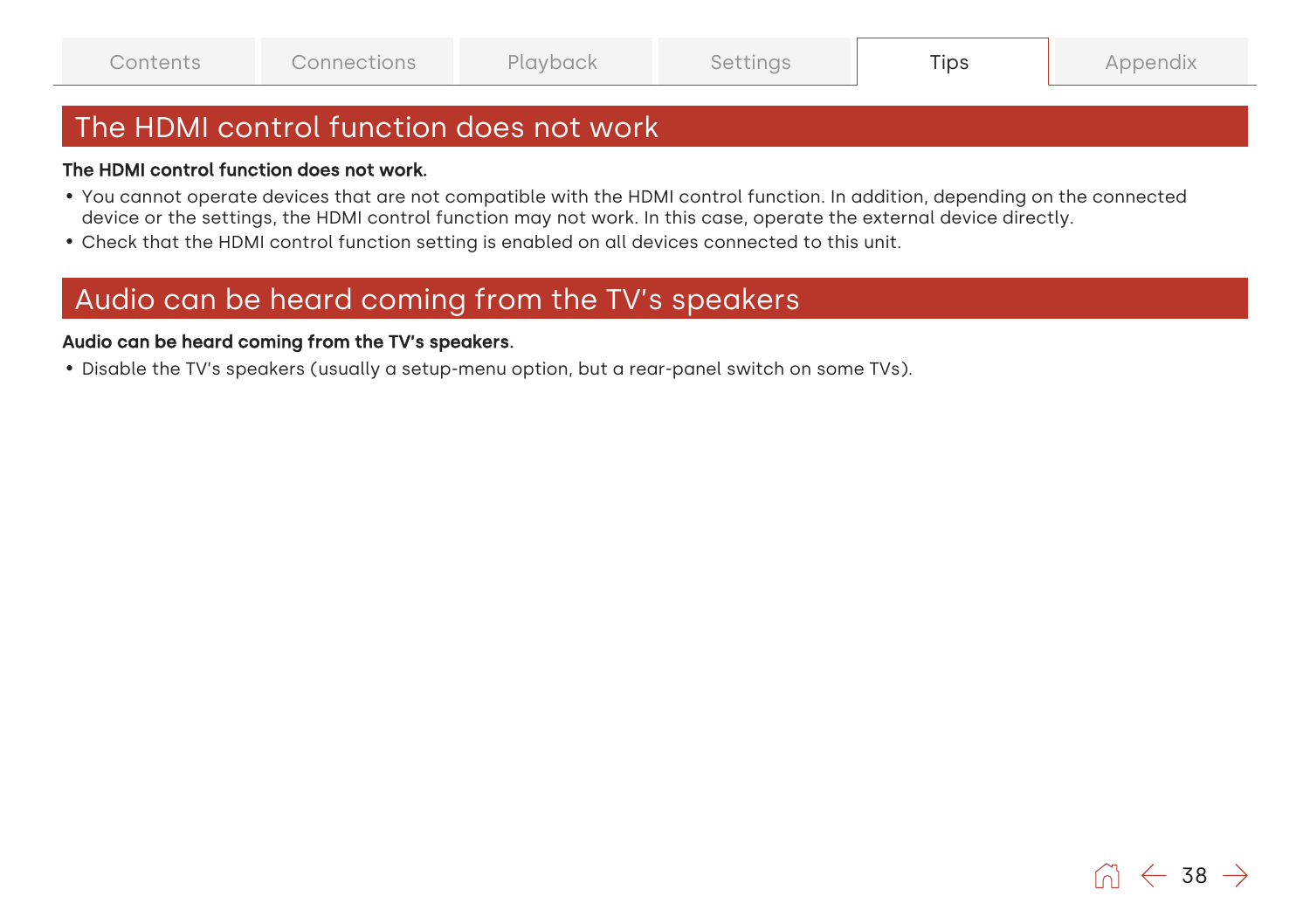<span id="page-38-0"></span>

| Contents | Connections | Playback | Settings | Tips | Appendix |
|----------|-------------|----------|----------|------|----------|
|----------|-------------|----------|----------|------|----------|

# **Resetting factory settings**

Perform this procedure if the display is abnormal or if operations cannot be performed. Various settings are reset to the factory default values. Make settings again.



### 1 Press  $\Phi$  to turn on power to the unit.

2 Press and hold the main unit's  $\mathcal{O}, \overline{\trianglelefteq}$  and + at the same time for at least 5 seconds.

The status LED blinks in red three times.

### 3 Wait for around 10 seconds after the LED turns off and then press  $\mathcal{O}$ .

All settings return to the factory settings after the sound bar is restarted.

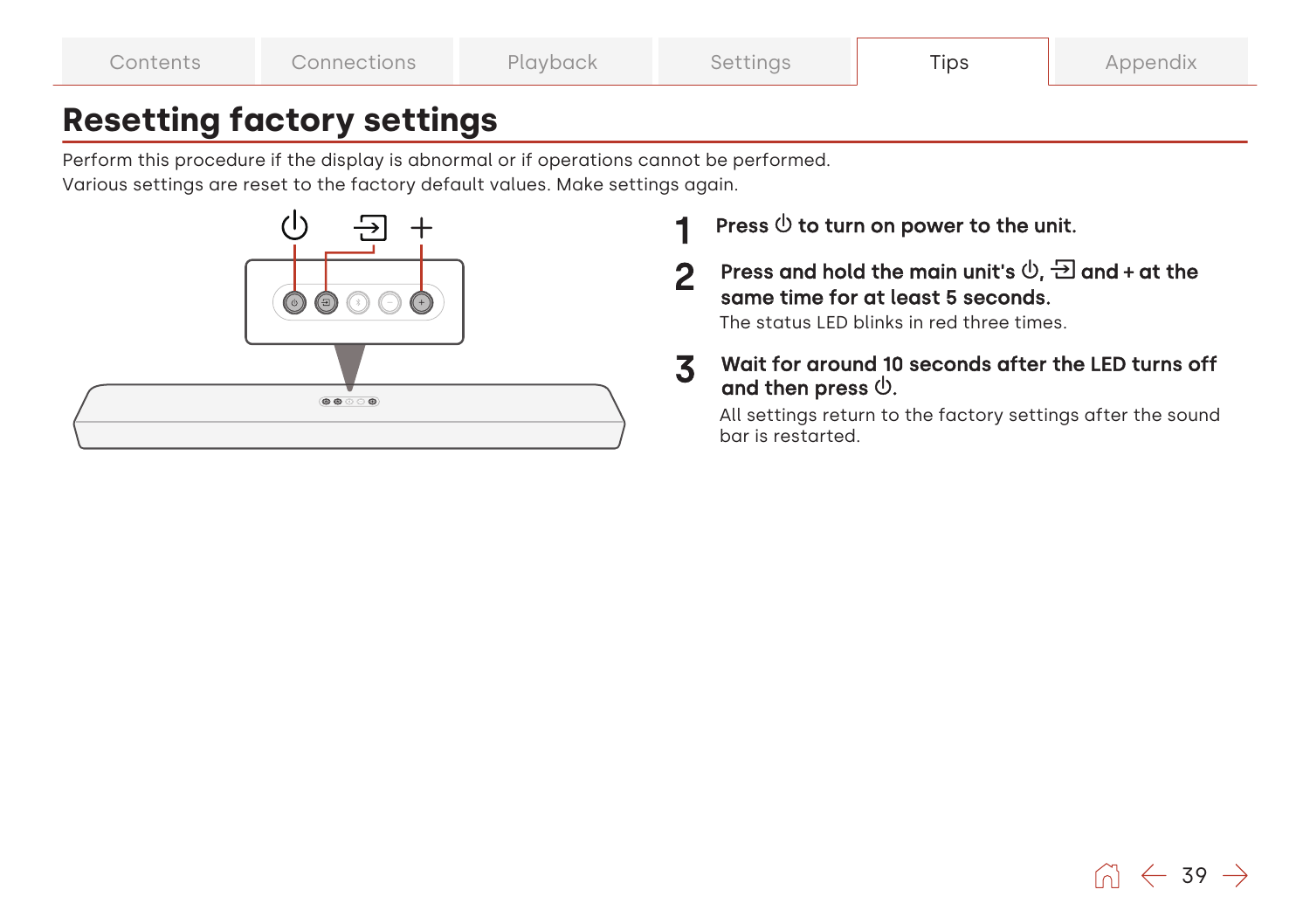# <span id="page-39-0"></span>**About HDMI**

This unit supports the following HDMI functions.

### 0 ARC (Audio Return Channel) function

Enjoy movies, music, etc., on your TV simply by connecting an ARC function-compatible TV to this unit via HDMI.

### 0 eARC (Enhanced Audio Return Channel) function

The eARC function is compatible with conventional ARC function compatible audio formats in addition to multichannel linear PCM, Dolby TrueHD, Dolby Atmos and other audio formats a conventional ARC function cannot transmit. Additionally, connecting to an eARC function-compatible TV enables enjoyment of higher-quality surround playback of the audio content played from your TV.

### 0 HDMI control function

Connect an HDMI control-compatible TV and this unit via HDMI and enable the HDMI control to enable linked control from either device.

- Input source switching If the TV is turned on, this unit automatically powers on and switches the input source.
- Power off link

The TV power off operation is linked so this unit also turns off.

• Volume adjustment

The volume of this unit can be adjusted using the TV remote control.

• Audio output destination switching

If this unit is turned on, TV audio is output from this unit. If this unit is turned off, TV audio is output from the speakers of the TV.

# NOTE

0 Some functions may not operate depending on the connected TV.

$$
\widehat{\mathbb{A}} \hspace{0.1cm} \gets \hspace{0.1cm} 40 \hspace{0.1cm} \to \hspace{0.1cm}
$$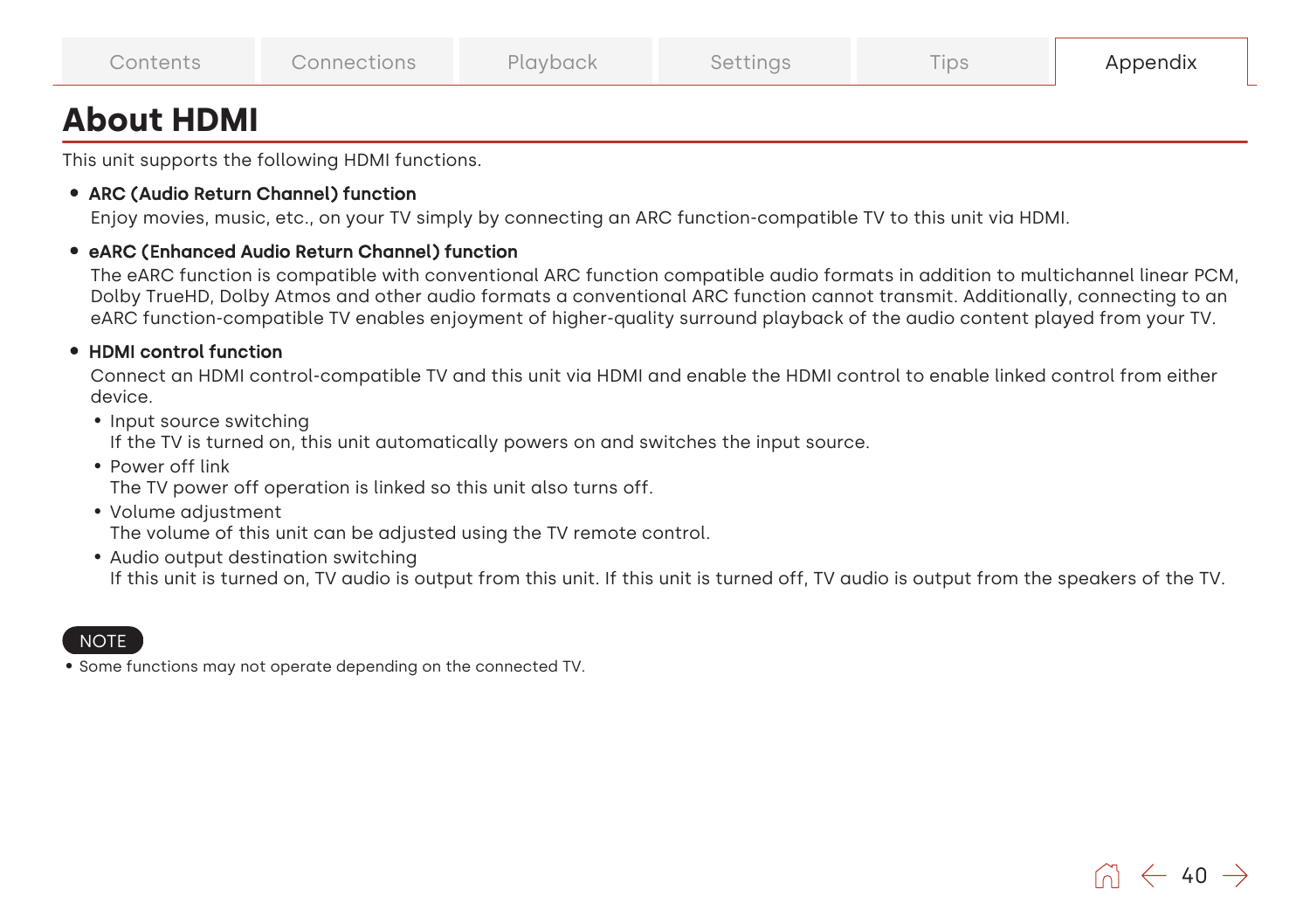<span id="page-40-0"></span>

| Contents | Connections | Playback | Settings | $-$<br>IDS | Appendix |
|----------|-------------|----------|----------|------------|----------|
|----------|-------------|----------|----------|------------|----------|

# **Trademark information**

# **& Bluetooth**®

The Bluetooth® word mark and logos are registered trademarks owned by the Bluetooth SIG, Inc. and any use of such marks by Polk Audio is under license. Other trademarks and trade names are those of their respective owners.



Dolby, Dolby Atmos, and the double-D symbol are registered trademarks of Dolby Laboratories Licensing Corporation. Manufactured under license from Dolby Laboratories. Confidential unpublished works. Copyright © 2012-2021 Dolby Laboratories. All rights reserved.



The terms HDMI, HDMI High-Definition Multimedia Interface, and the HDMI Logo are trademarks or registered trademarks of HDMI Licensing Administrator, Inc.

 $\hat{m} \leftarrow 41 \rightarrow$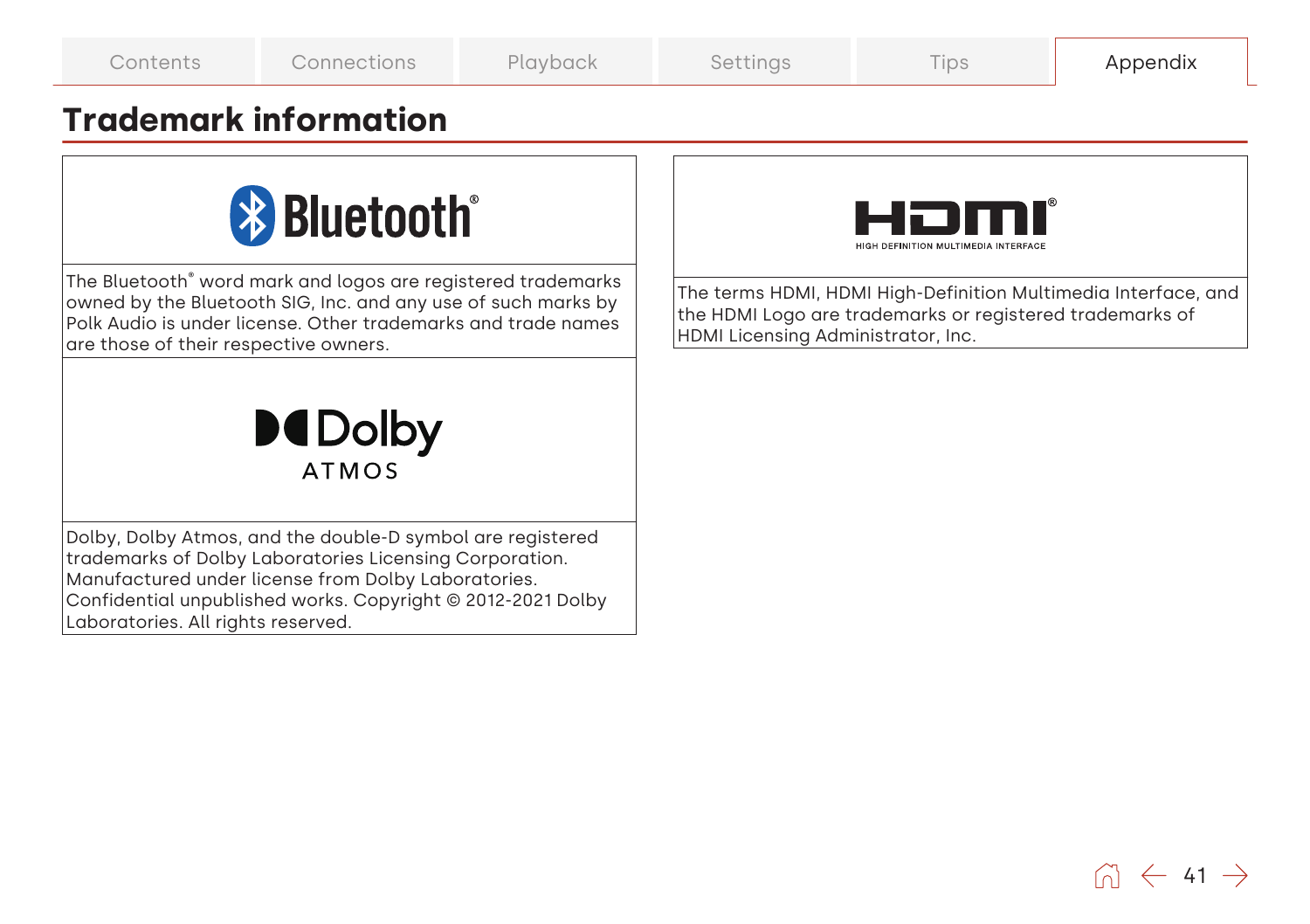<span id="page-41-0"></span>

| Contents | Connections | Playback | Settings | Tips | Appendix |
|----------|-------------|----------|----------|------|----------|
|----------|-------------|----------|----------|------|----------|

# **Specifications**

# Sound bar

# ■ General

| <b>Operating temperature:</b>           | $5^{\circ}$ C - 35 $^{\circ}$ C                                          |
|-----------------------------------------|--------------------------------------------------------------------------|
| Power supply:                           | AC 100 - 240 V, 50/60 Hz                                                 |
| Power consumption:                      | 40 W                                                                     |
| Power consumption in standby mode:      | 1.5W                                                                     |
| Power consumption in deep standby mode: | 0.3 W                                                                    |
| Max Analog Input:                       | 2 Vrms                                                                   |
| Sampling frequency:                     | 32 kHz, 44.1 kHz, 48 kHz                                                 |
| Supported audio formats:                | Linear PCM, Dolby Digital, Dolby Digital Plus, Dolby TrueHD, Dolby Atmos |

$$
\widehat{\textrm{m}}\,\in\,42\,\Rightarrow
$$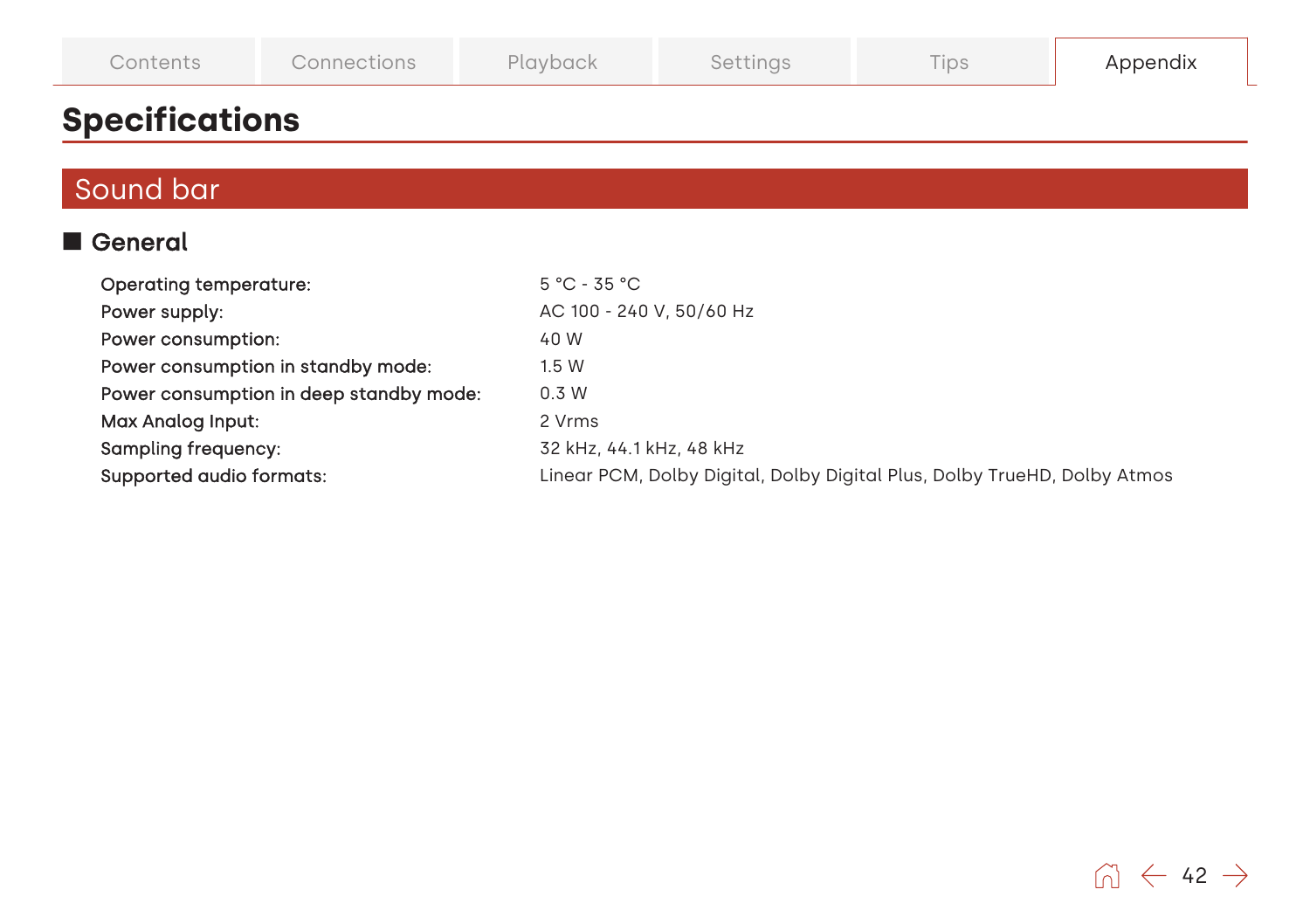| Contents                     | Connections               | Playback                                       | Settings                                       | Tips | Appendix |  |  |  |
|------------------------------|---------------------------|------------------------------------------------|------------------------------------------------|------|----------|--|--|--|
| ■ Wireless section           |                           |                                                |                                                |      |          |  |  |  |
| Used frequency range:        |                           | 2.4 GHz (Wireless subwoofer)                   |                                                |      |          |  |  |  |
| ■ Bluetooth section          |                           |                                                |                                                |      |          |  |  |  |
| Communications system:       |                           | Bluetooth Version 5.0                          |                                                |      |          |  |  |  |
| Transmission power:          |                           | Power Class 2                                  |                                                |      |          |  |  |  |
| Maximum communication range: |                           | Approx. 10 m in line of sight*                 |                                                |      |          |  |  |  |
| Used frequency range:        |                           | 2.4 GHz band                                   |                                                |      |          |  |  |  |
|                              | <b>Modulation scheme:</b> |                                                | FHSS (Frequency-Hopping Spread Spectrum)       |      |          |  |  |  |
|                              | Supported profiles:       |                                                | A2DP (Advanced Audio Distribution Profile) 1.3 |      |          |  |  |  |
|                              |                           | AVRCP (Audio Video Remote Control Profile) 1.6 |                                                |      |          |  |  |  |
| Corresponding codec:         |                           | <b>SBC</b>                                     |                                                |      |          |  |  |  |
| Transmission range (A2DP):   |                           | $20$ Hz $- 20.000$ Hz                          |                                                |      |          |  |  |  |

\*The actual communication range varies depending on the influence of such factors as obstructions between devices, electromagnetic waves from microwave ovens, static electricity, cordless phones, reception sensitivity, antenna performance, operating system, application software etc.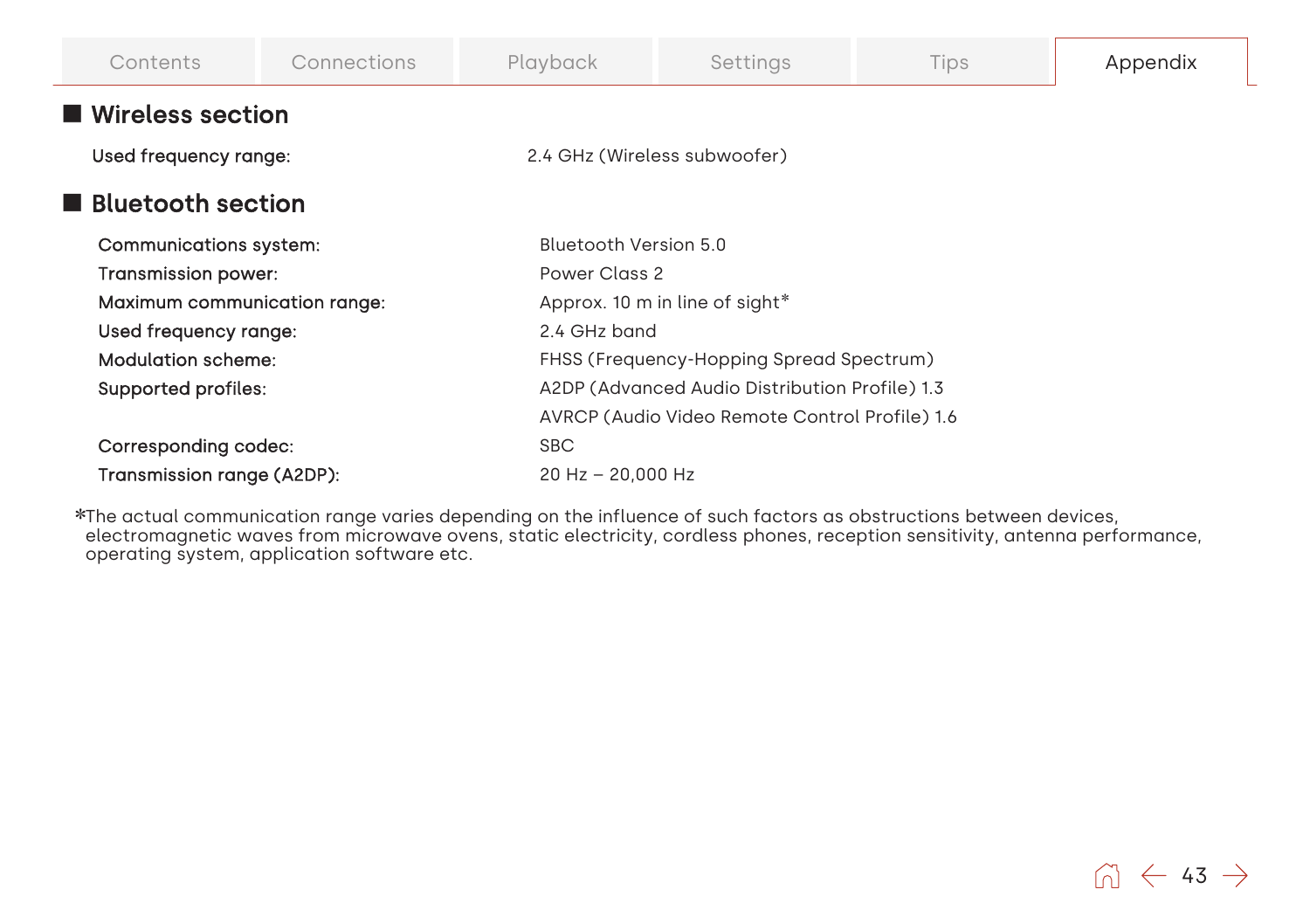| Contents | $\mathcal L$ onnections $\mathcal L$ | Playback | Settings | $-$<br>lips | Appendix |
|----------|--------------------------------------|----------|----------|-------------|----------|
|----------|--------------------------------------|----------|----------|-------------|----------|

# $\blacksquare$  Dimensions (Unit: mm)





 $\blacksquare$  Weight: 2.9 kg

$$
\text{m} \gets 44 \to
$$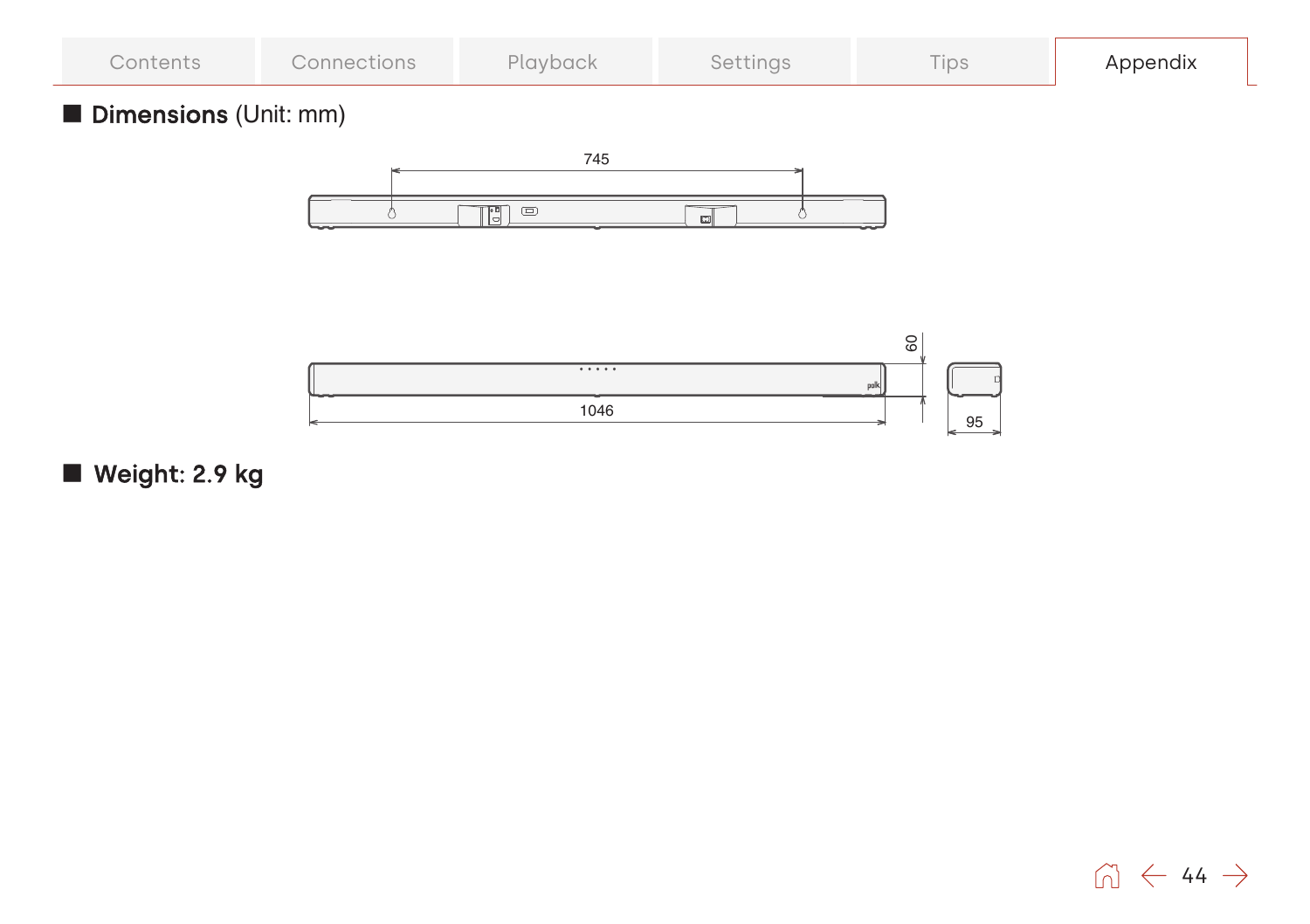<span id="page-44-0"></span>

| Contents                      | Connections | Playback                        | Settings | Tips | Appendix |  |
|-------------------------------|-------------|---------------------------------|----------|------|----------|--|
| Subwoofer                     |             |                                 |          |      |          |  |
| ■ General                     |             |                                 |          |      |          |  |
| <b>Operating temperature:</b> |             | $5^{\circ}$ C - 35 $^{\circ}$ C |          |      |          |  |
| Power supply:                 |             | AC 100 - 240 V, 50/60 Hz        |          |      |          |  |

# $\blacksquare$  Weight: 4.1 kg

**Dimensions (Unit: mm)** 

Power consumption: 40 W Power consumption in standby mode: 0.3 W Power consumption in deep standby mode: 0.3 W